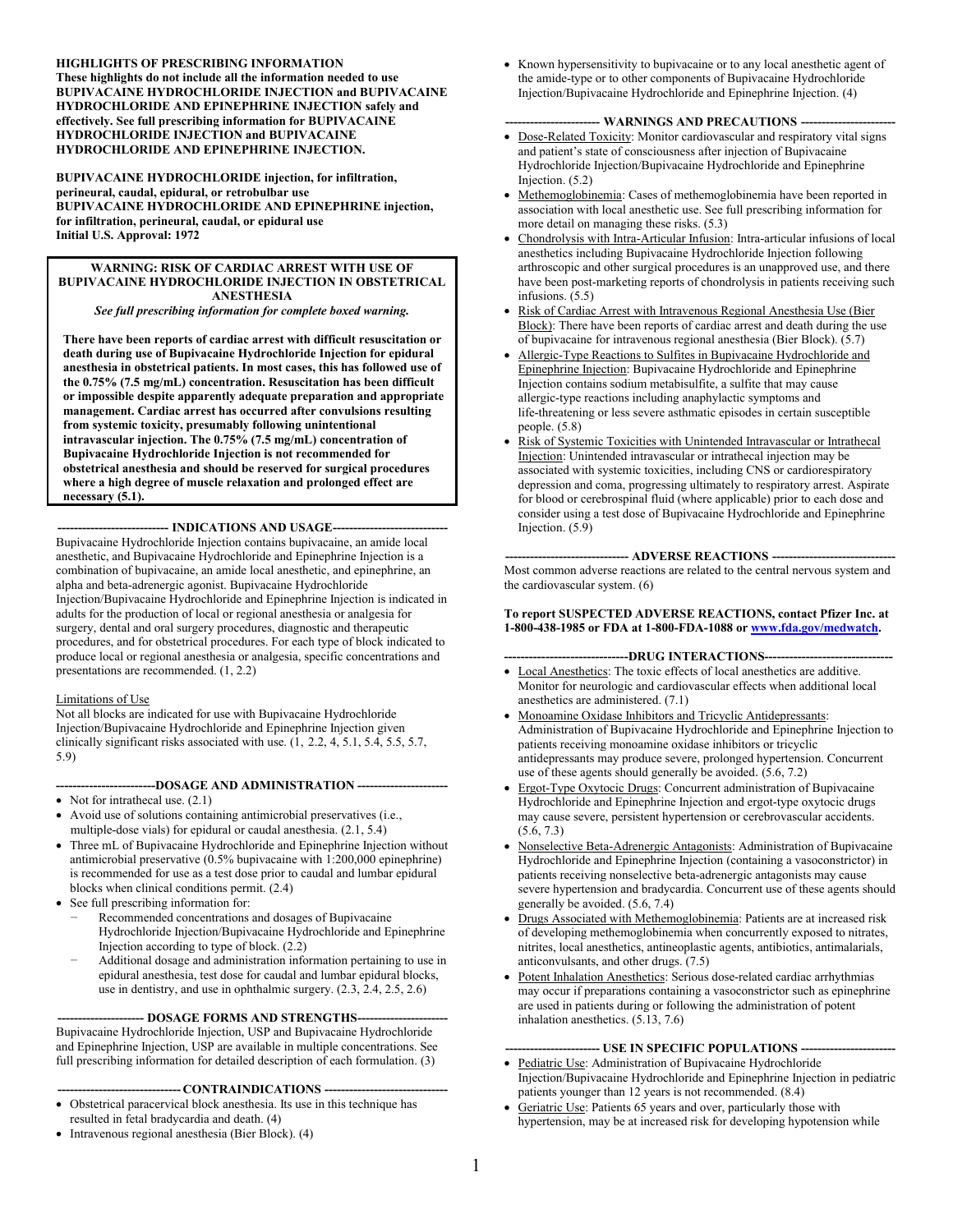undergoing anesthesia with Bupivacaine Hydrochloride Injection/Bupivacaine Hydrochloride and Epinephrine Injection. (8.5)

#### **FULL PRESCRIBING INFORMATION: CONTENTS\***

#### **WARNING: RISK OF CARDIAC ARREST WITH USE OF BUPIVACAINE HYDROCHLORIDE INJECTION IN OBSTETRICAL ANESTHESIA**

#### **1 INDICATIONS AND USAGE**

#### **2 DOSAGE AND ADMINISTRATION**

- 2.1 Important Dosage and Administration Information
- 2.2 Recommended Concentrations and Dosages of Bupivacaine Hydrochloride Injection/Bupivacaine Hydrochloride and Epinephrine Injection
- 2.3 Use in Epidural Anesthesia
- 2.4 Test Dose for Caudal and Lumbar Epidural Blocks<br>2.5 Use in Dentistry
- Use in Dentistry
- 2.6 Use in Ophthalmic Surgery
- **3 DOSAGE FORMS AND STRENGTHS**

# **4 CONTRAINDICATIONS**

#### **5 WARNINGS AND PRECAUTIONS**

- 5.1 Risk of Cardiac Arrest with Use of Bupivacaine Hydrochloride Injection in Obstetrical Anesthesia
- 5.2 Dose-Related Toxicity
- 5.3 Methemoglobinemia
- 5.4 Antimicrobial Preservatives in Multiple-Dose Vials
- 5.5 Chondrolysis with Intra-Articular Infusion<br>5.6 Risk of Adverse Reactions Due to Drug Int
- 5.6 Risk of Adverse Reactions Due to Drug Interactions with Bupivacaine Hydrochloride and Epinephrine Injection
- 5.7 Risk of Cardiac Arrest with Intravenous Regional Anesthesia Use (Bier Block)
- 5.8 Allergic-Type Reactions to Sulfites in Bupivacaine Hydrochloride and Epinephrine Injection
- 5.9 Risk of Systemic Toxicities with Unintended Intravascular or Intrathecal Injection
- 5.10 Risk of Toxicity in Patients with Hepatic Impairment
- 5.11 Risk of Use in Patients with Impaired Cardiovascular Function
- 5.12 Risk of Ischemic Injury or Necrosis in Body Areas with Limited Blood Supply
- 5.13 Risk of Cardiac Arrhythmias with Concomitant Use of Potent Inhalation Anesthetics
- 5.14 Risk of Adverse Reactions with Use in Head and Neck Area<br>5.15 Risk of Respiratory Arrest with Use in Ophthalmic Surgery
- 5.15 Risk of Respiratory Arrest with Use in Ophthalmic Surgery
- 5.16 Risk of Inadvertent Trauma to Tongue, Lips, and Buccal Mucosa in Dental Applications

#### **6 ADVERSE REACTIONS**

- **7 DRUG INTERACTIONS**
	- 7.1 Local Anesthetics
	- 7.2 Monoamine Oxidase Inhibitors and Tricyclic Antidepressants
	- 7.3 Ergot-Type Oxytocic Drugs<br>7.4 Nonselective Beta-Adrenerg
	- 7.4 Nonselective Beta-Adrenergic Antagonists<br>7.5 Drugs Associated with Methemoglobinemia
	- Drugs Associated with Methemoglobinemia
	- 7.6 Potent Inhalation Anesthetics
	- 7.7 Phenothiazines and Butyrophenones
- **8 USE IN SPECIFIC POPULATIONS**
	- 8.1 Pregnancy
	-
	- 8.2 Lactation<br>8.4 Pediatric Pediatric Use
	- 8.5 Geriatric Use
	- 8.6 Hepatic Impairment
	- 8.7 Renal Impairment
- **10 OVERDOSAGE**
- **11 DESCRIPTION**
- **12 CLINICAL PHARMACOLOGY**
	- 12.1 Mechanism of Action<br>12.2 Pharmacodynamics
	- Pharmacodynamics
	- 12.3 Pharmacokinetics
- **13 NONCLINICAL TOXICOLOGY**
- 13.1 Carcinogenesis, Mutagenesis, Impairment of Fertility
- **16 HOW SUPPLIED/STORAGE AND HANDLING**
- **17 PATIENT COUNSELING INFORMATION**

\* Sections or subsections omitted from the full prescribing information are not listed.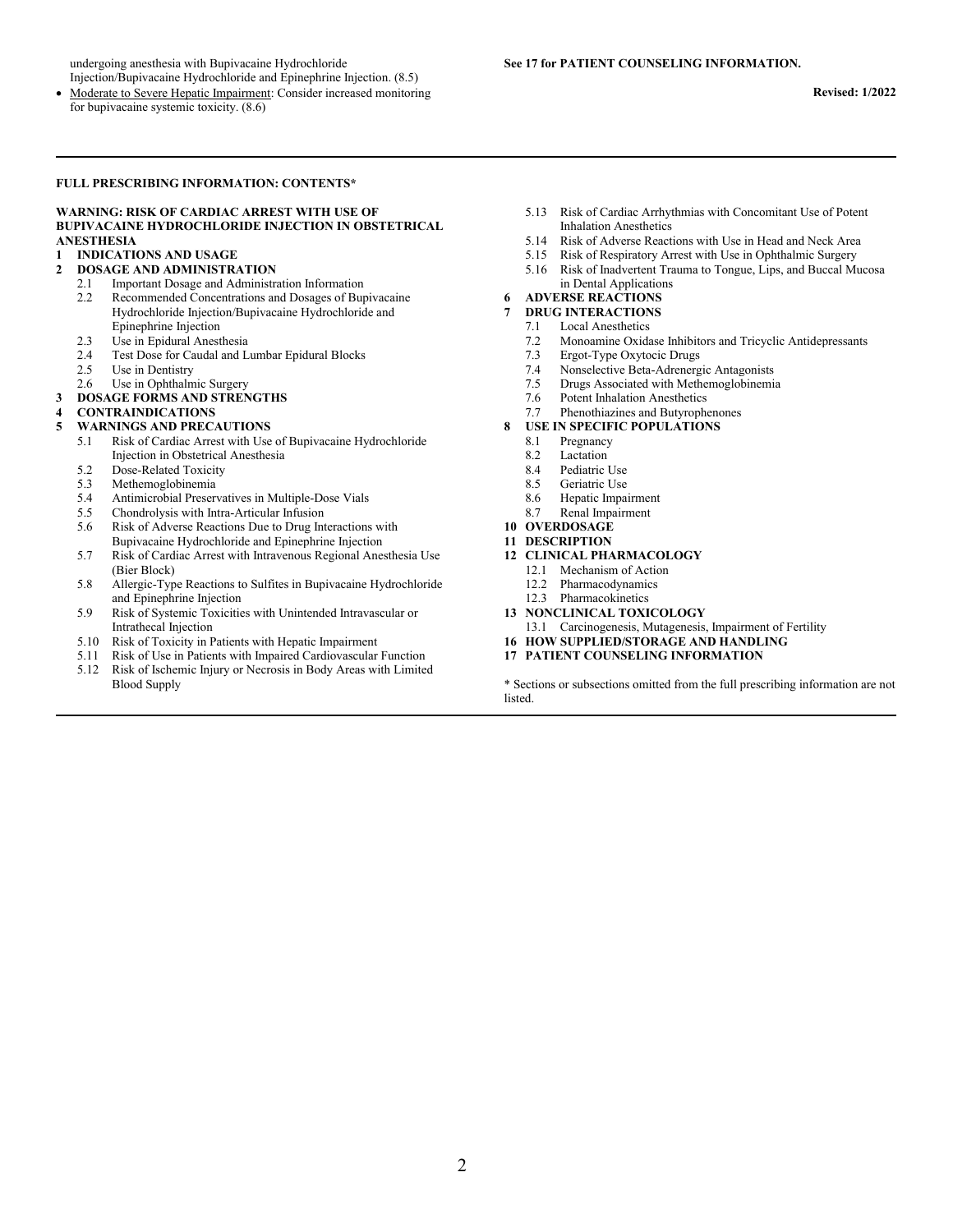## **WARNING: RISK OF CARDIAC ARREST WITH USE OF BUPIVACAINE HYDROCHLORIDE INJECTION IN OBSTETRICAL ANESTHESIA**

**There have been reports of cardiac arrest with difficult resuscitation or death during use of Bupivacaine Hydrochloride Injection for epidural anesthesia in obstetrical patients. In most cases, this has followed use of the 0.75% (7.5 mg/mL) concentration. Resuscitation has been difficult or impossible despite apparently adequate preparation and appropriate management. Cardiac arrest has occurred after convulsions resulting from systemic toxicity, presumably following unintentional intravascular injection. The 0.75% (7.5 mg/mL) concentration of Bupivacaine Hydrochloride Injection is not recommended for obstetrical anesthesia and should be reserved for surgical procedures where a high degree of muscle relaxation and prolonged effect are necessary** *[see Warnings and Precautions (5.1)].*

## **1 INDICATIONS AND USAGE**

Bupivacaine Hydrochloride Injection/Bupivacaine Hydrochloride and Epinephrine Injection is indicated in adults for the production of local or regional anesthesia or analgesia for surgery, dental and oral surgery procedures, diagnostic and therapeutic procedures, and for obstetrical procedures. Specific concentrations and presentations of Bupivacaine Hydrochloride Injection/Bupivacaine Hydrochloride and Epinephrine Injection are recommended for each type of block indicated to produce local or regional anesthesia or analgesia *[see Dosage and Administration (2.2)].*

#### Limitations of Use

Not all blocks are indicated for use with Bupivacaine Hydrochloride Injection/Bupivacaine Hydrochloride and Epinephrine Injection given clinically significant risks associated with use *[see Dosage and Administration (2.2), Contraindications (4), Warnings and Precautions (5.1, 5.4, 5.5, 5.7, 5.9)]*.

### **2 DOSAGE AND ADMINISTRATION**

### **2.1 Important Dosage and Administration Information**

- Bupivacaine Hydrochloride Injection/Bupivacaine Hydrochloride and Epinephrine Injection is not for intrathecal use.
- Avoid use of Bupivacaine Hydrochloride Injection/Bupivacaine Hydrochloride and Epinephrine Injection solutions containing antimicrobial preservatives (i.e., multiple-dose vials) for epidural or caudal anesthesia *[see Warnings and Precautions (5.4)]*.
- Discard unused portions of solution not containing preservatives, i.e., those supplied in single-dose vials, following initial use.
- Visually inspect this product for particulate matter and discoloration prior to administration whenever solution and container permit. Bupivacaine Hydrochloride Injection/Bupivacaine Hydrochloride and Epinephrine Injection are clear, colorless solutions. Do not administer solutions which are discolored or contain particulate matter.
- Mixing or the prior or intercurrent use of any other local anesthetic with Bupivacaine Hydrochloride Injection/Bupivacaine Hydrochloride and Epinephrine Injection is not recommended because of insufficient data on the clinical use of such mixtures.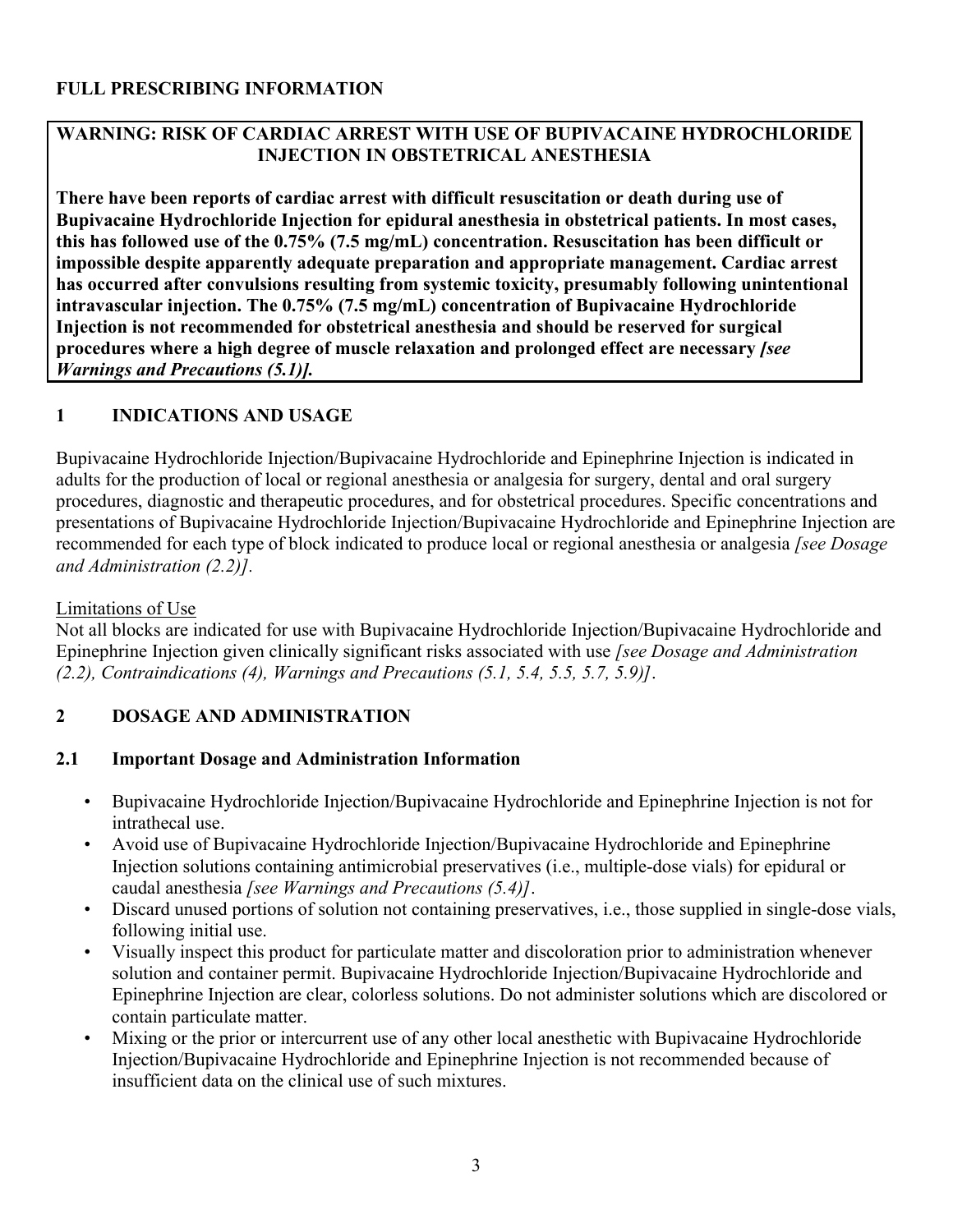Administration Precautions

- Bupivacaine Hydrochloride Injection Injection/Bupivacaine Hydrochloride and Epinephrine Injection are to be administered in carefully adjusted dosages by or under the supervision of experienced clinicians who are well versed in the diagnosis and management of dose-related toxicity and other acute emergencies which might arise from the block to be employed.
- Use Bupivacaine Hydrochloride Injection/Bupivacaine Hydrochloride and Epinephrine Injection only if the following are immediately available: oxygen, cardiopulmonary resuscitative equipment and drugs, and the personnel resources needed for proper management of toxic reactions and related emergencies *[see Warnings and Precautions (5.2), Adverse Reactions (6), Overdosage (10)]*.
- The toxic effects of local anesthetics are additive. Monitor for neurologic and cardiovascular effects related to local anesthetic systemic toxicity when additional local anesthetics are administered with Bupivacaine Hydrochloride Injection/Bupivacaine Hydrochloride and Epinephrine Injection *[see Warnings and Precautions (5.2), Drug Interactions (7.1), Overdosage (10)]*.
- Aspirate for blood or cerebrospinal fluid (where applicable) prior to injecting Bupivacaine Hydrochloride Injection/Bupivacaine Hydrochloride and Epinephrine Injection, both the initial dose and all subsequent doses, to avoid intravascular or intrathecal injection. However, a negative aspiration for blood or cerebrospinal fluid does not ensure against an intravascular or intrathecal injection *[see Warnings and Precautions (5.9)]*.
- Avoid rapid injection of a large volume of Bupivacaine Hydrochloride Injection/Bupivacaine Hydrochloride and Epinephrine Injection and use fractional (incremental) doses when feasible.
- During major regional nerve blocks, such as those of the brachial plexus or lower extremity, the patient should have an indwelling intravenous catheter to assure adequate intravenous access. The lowest dosage of Bupivacaine Hydrochloride Injection/Bupivacaine Hydrochloride and Epinephrine Injection that results in effective anesthesia should be used to avoid high plasma levels and serious adverse reactions.
- Perform careful and constant monitoring of cardiovascular and respiratory (adequacy of oxygenation and ventilation) vital signs and the patient's level of consciousness after each local anesthetic injection.
- Use Bupivacaine Hydrochloride and Epinephrine Injection in carefully restricted quantities in areas of the body supplied by end arteries or having otherwise compromised blood supply such as digits, nose, external ear, or penis *[see Warnings and Precautions (5.12)]*.

## **2.2 Recommended Concentrations and Dosages of Bupivacaine Hydrochloride Injection/Bupivacaine Hydrochloride and Epinephrine Injection**

The dosage of Bupivacaine Hydrochloride Injection/Bupivacaine Hydrochloride and Epinephrine Injection administered varies with the anesthetic procedure, the area to be anesthetized, the vascularity of the tissues, the number of neuronal segments to be blocked, the depth of anesthesia and degree of muscle relaxation required, the duration of anesthesia desired, individual tolerance, and the physical condition of the patient. Administer the smallest dosage and concentration required to produce the desired result.

The types of block and recommended Bupivacaine Hydrochloride Injection/Bupivacaine Hydrochloride and Epinephrine Injection concentrations are shown in Table 1.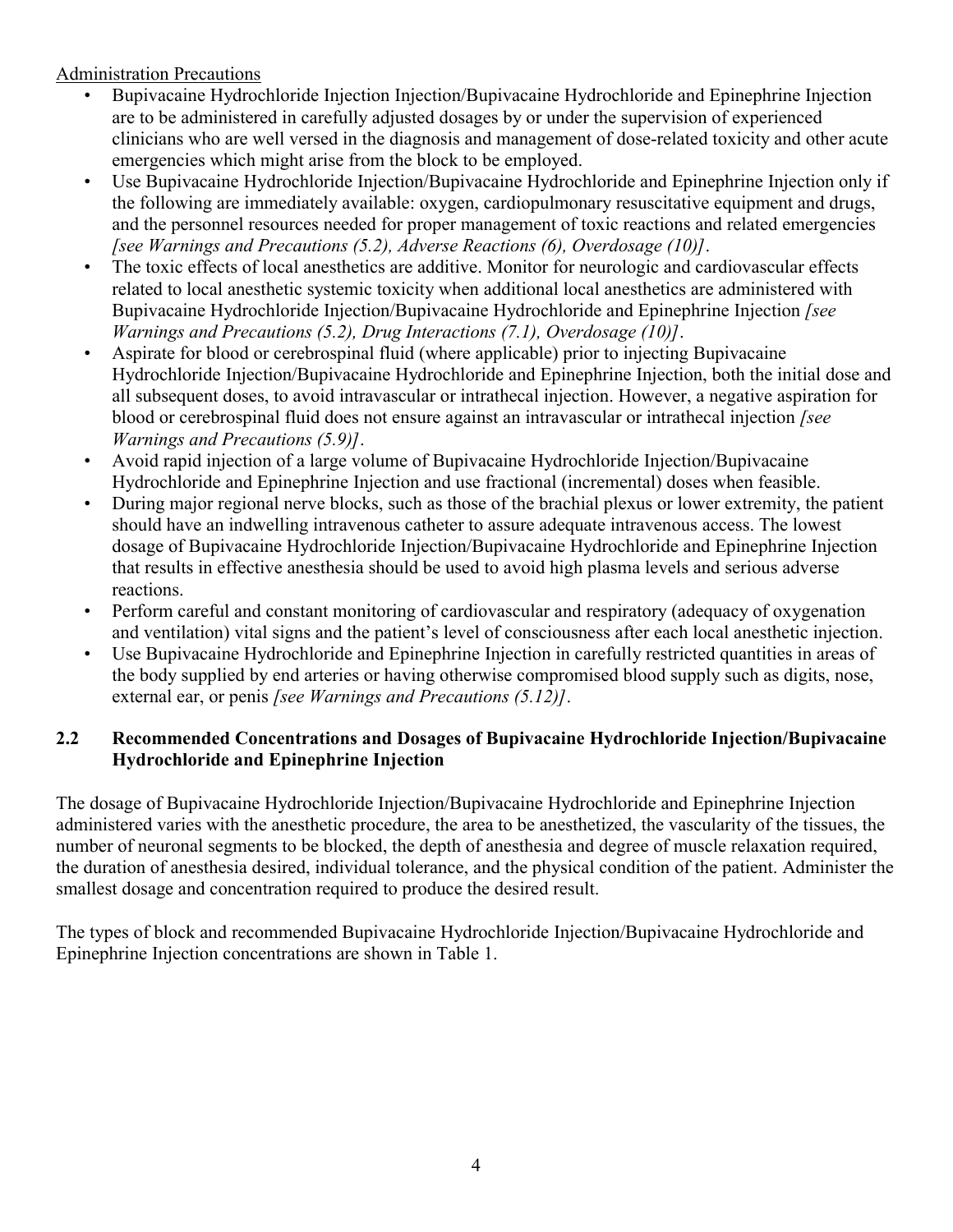#### **Table 1. Types of Block and Recommended Bupivacaine Hydrochloride Injection/Bupivacaine Hydrochloride and Epinephrine Injection Concentrations**

|                         | <b>Bupivacaine Hydrochloride</b> |                                |                                     | <b>Bupivacaine Hydrochloride and</b><br>Epinephrine |                                |
|-------------------------|----------------------------------|--------------------------------|-------------------------------------|-----------------------------------------------------|--------------------------------|
| <b>Type of Block</b>    | 0.25%<br>$(2.5 \text{ mg/mL})$   | $0.5\%$<br>$(5 \text{ mg/mL})$ | 0.75%<br>$(7.5 \text{ mg/mL})^*$    | 0.25%<br>$(2.5 \text{ mg/mL})$                      | $0.5\%$<br>$(5 \text{ mg/mL})$ |
| Local infiltration      |                                  |                                |                                     |                                                     |                                |
| Peripheral nerve block  |                                  |                                |                                     |                                                     |                                |
| Retrobulbar block       |                                  |                                |                                     |                                                     |                                |
| Sympathetic block       | ✓                                |                                |                                     |                                                     |                                |
| Caudal block**          |                                  |                                |                                     |                                                     |                                |
| Lumbar epidural block** | ✓                                | $\checkmark$                   | (not for obstetrical<br>anesthesia) | ✓                                                   | ✓                              |
| Epidural test dose      |                                  |                                |                                     |                                                     |                                |
| Dental block            |                                  |                                |                                     |                                                     |                                |

Bupivacaine Hydrochloride Injection 0.75% (7.5 mg/mL) is not recommended for nonobstetrical surgical procedures in pregnant patients.

\*\* Avoid use of multiple-dose vials of Bupivacaine Hydrochloride Injection and Bupivacaine Hydrochloride and Epinephrine Injection for caudal or epidural anesthesia *[see Warnings and Precautions (5.4)]*.

 $\checkmark$  = indicated use *[see Warnings and Precautions (5.1)]*.

At recommended dosages, Bupivacaine Hydrochloride/Bupivacaine Hydrochloride and Epinephrine produces complete sensory block, but the effect on motor function differs among the three concentrations. Table 2 provides information on the expected effect on motor function for the three concentrations.

#### **Table 2. Bupivacaine Hydrochloride Injection/Bupivacaine Hydrochloride and Epinephrine Injection Concentration vs. Motor Function**

| <b>Bupivacaine</b><br>Hydrochloride<br>Injection<br>Concentration | <b>Motor Function</b>                                                                                                                                                                              |
|-------------------------------------------------------------------|----------------------------------------------------------------------------------------------------------------------------------------------------------------------------------------------------|
| 0.25%                                                             | When used for caudal, epidural, or peripheral nerve block, produces incomplete motor block. Should<br>be used for operations in which muscle relaxation is not important, or when another means of |
| $(2.5 \text{ mg/mL})^*$                                           | providing muscle relaxation is used concurrently. Onset of action may be slower than with the 0.5%                                                                                                 |
|                                                                   | $(5 \text{ mg/mL})$ or 0.75% (7.5 mg/mL) solutions.                                                                                                                                                |
| $0.5\%$                                                           | Provides motor blockade for caudal, epidural, or nerve block, but muscle relaxation may be                                                                                                         |
| $(5 \text{ mg/mL})^*$                                             | inadequate for operations in which complete muscle relaxation is essential.                                                                                                                        |
| 0.75%                                                             | Produces complete motor block. Most useful for epidural block in abdominal operations requiring                                                                                                    |
| $(7.5 \text{ mg/mL})$ **                                          | complete muscle relaxation, and for retrobulbar anesthesia. Not for obstetrical anesthesia.                                                                                                        |

These products include Bupivacaine Hydrochloride Injection and Bupivacaine Hydrochloride and Epinephrine Injection [the epinephrine concentration (1:200,000) is not included in the table].

\*\* These are only Bupivacaine Hydrochloride Injection products [there is no 0.75% (7.5 mg/mL) concentration for Bupivacaine Hydrochloride and Epinephrine Injection].

The duration of anesthesia with Bupivacaine Hydrochloride Injection/Bupivacaine Hydrochloride and Epinephrine Injection is such that for most indications, a single-dose is sufficient.

The maximum dosage limit within the recommended dosage range must be individualized in each case after evaluating the size and physical status of the patient, as well as the anticipated rate of systemic absorption from a particular injection site.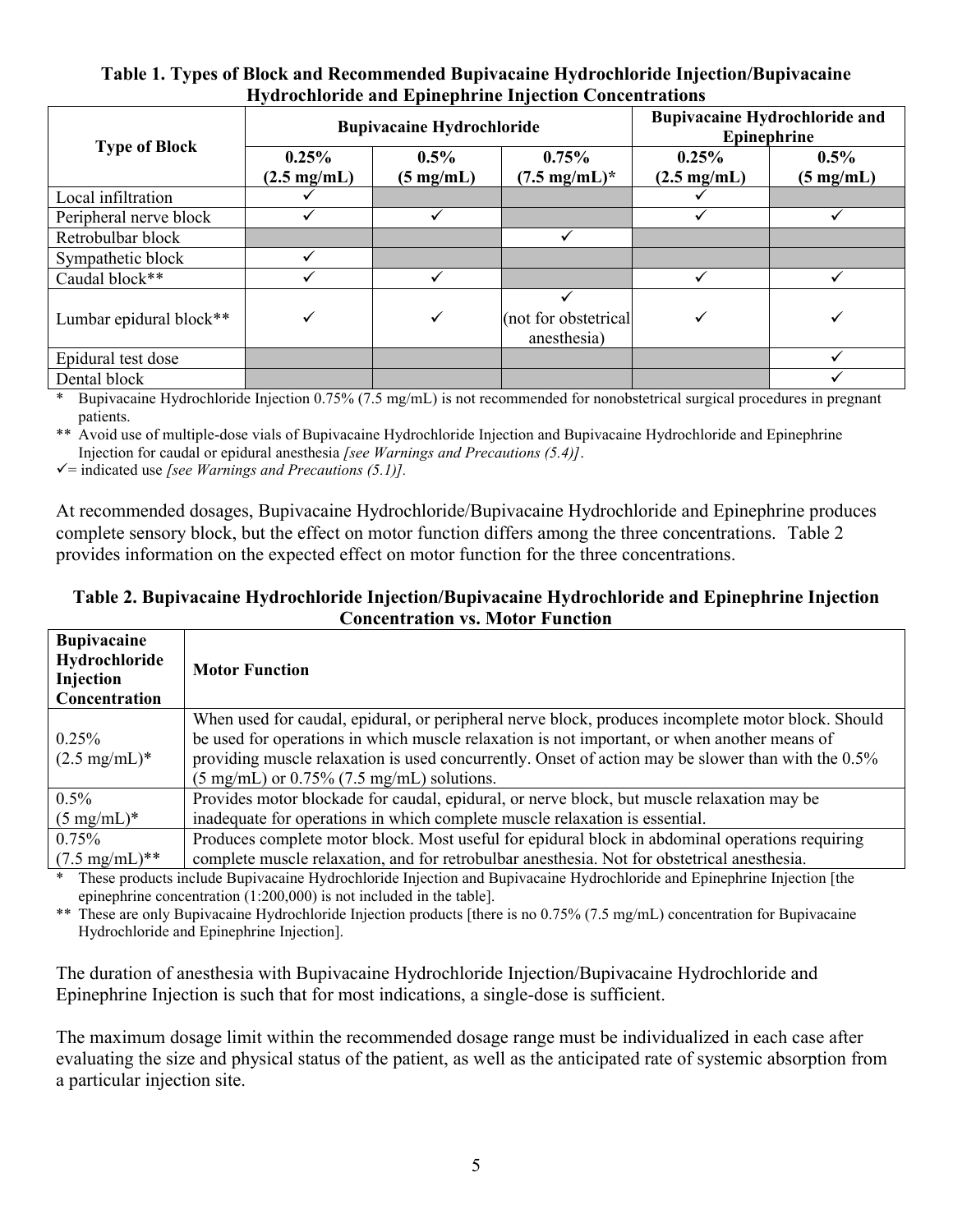The dosages in Table 3 are recommended as a guide for use in the average adult. These doses may be repeated once every three hours. Do not exceed a total daily dosage of 400 mg in 24 hours. The duration of anesthetic effect may be prolonged by the addition of epinephrine.

|                      | <b>Concentration of</b>                          | <b>Each Dose</b>      |                                              |                          |
|----------------------|--------------------------------------------------|-----------------------|----------------------------------------------|--------------------------|
| <b>Type of Block</b> | <b>Bupivacaine</b><br>Hydrochloride<br>Injection | mL                    | mg of Bupivacaine<br>Hydrochloride Injection | Motor Block <sup>a</sup> |
|                      | 0.25%                                            | Up to $70$            | Up to $175$                                  |                          |
| Local infiltration   | $(2.5 \text{ mg/mL})^b$                          | (without epinephrine) | (without epinephrine)                        |                          |
|                      |                                                  | Up to $90$            | Up to $225$                                  |                          |
|                      |                                                  | (with epinephrine)    | (with epinephrine)                           |                          |
|                      | $0.5\%$ (5 mg/mL) <sup>b</sup>                   | $5 - 35$              | $25 - 175$                                   | moderate to complete     |
|                      |                                                  | (without epinephrine) | (without epinephrine)                        |                          |
|                      |                                                  | $5 - 45$              | 25-225                                       |                          |
| Peripheral nerve     |                                                  | (with epinephrine)    | (with epinephrine)                           |                          |
| block                | 0.25%                                            | $5 - 70$              | 12.5-175                                     | moderate to complete     |
|                      | $(2.5 \text{ mg/mL})^b$                          | (without epinephrine) | (without epinephrine)                        |                          |
|                      |                                                  | $5 - 90$              | 12.5-225                                     |                          |
|                      |                                                  | (with epinephrine)    | (with epinephrine)                           |                          |
| Retrobulbar block    | 0.75%                                            | $2 - 4$               | $15 - 30$                                    | complete                 |
| [see Dosage and      | $(7.5 \text{ mg/mL})$                            |                       |                                              |                          |
| Administration       |                                                  |                       |                                              |                          |
| (2.6)                |                                                  |                       |                                              |                          |
|                      | 0.25%                                            | $20 - 50$             | 50-125                                       |                          |
| Sympathetic block    | $(2.5 \text{ mg/mL})$                            |                       |                                              |                          |
| Caudal block         | $\frac{0.5\%}{0.5\%}$ (5 mg/mL) <sup>b</sup>     | $15 - 30$             | 75-150                                       | moderate to complete     |
| [see Dosage and      | 0.25%                                            | $15 - 30$             | 37.5-75                                      | moderate                 |
| Administration       | $(2.5 \text{ mg/mL})^b$                          |                       |                                              |                          |
| $(2.4)$ ]            |                                                  |                       |                                              |                          |
| Lumbar epidural      | 0.75%                                            | $10 - 20$             | 75-150                                       | complete                 |
| block                | $(7.5 \text{ mg/mL})^c$                          |                       |                                              |                          |
| [see Dosage and      | $0.5\%$ (5 mg/mL) <sup>b</sup>                   | $10 - 20$             | 50-100                                       | moderate to complete     |
| Administration       | 0.25%                                            | $10 - 20$             | $25 - 50$                                    | partial to moderate      |
| $(2.3)$ ]            | $(2.5 \text{ mg/mL})^b$                          |                       |                                              |                          |
| Epidural test dose   | $0.5\%$ (5 mg/mL)                                | $2 - 3$               | $10-15$                                      |                          |
| [see Dosage and      | with epinephrine                                 |                       | (10-15 micrograms                            |                          |
| Administration       |                                                  |                       | epinephrine)                                 |                          |
| $(2.4)$ ]            |                                                  |                       |                                              |                          |
| Dental               | $0.5\%$ (5 mg/mL)                                | $1.8-3.6$ per site    | 9-18 per site                                |                          |
| [see Dosage and      | with epinephrine                                 |                       |                                              |                          |
| Administration       |                                                  |                       |                                              |                          |
| $(2.5)$ ]            |                                                  |                       |                                              |                          |

#### **Table 3. Recommended Concentrations and Doses of Bupivacaine Hydrochloride Injection/Bupivacaine Hydrochloride and Epinephrine Injection in Adults**

a. With continuous (intermittent) techniques, repeat doses increase the degree of motor block. The first repeat dose of 0.5% (5 mg/mL) may produce complete motor block. Intercostal nerve block with 0.25% (2.5 mg/mL) also may produce complete motor block for intra-thoracic and upper intra-abdominal surgery.

b. Solutions with or without epinephrine (i.e., applies to Bupivacaine Hydrochloride Injection and Bupivacaine Hydrochloride and Epinephrine Injection). The Bupivacaine Hydrochloride and Epinephrine Injection products include epinephrine (1:200,000).

c. For single-dose use; not for intermittent epidural technique. Not for obstetrical anesthesia.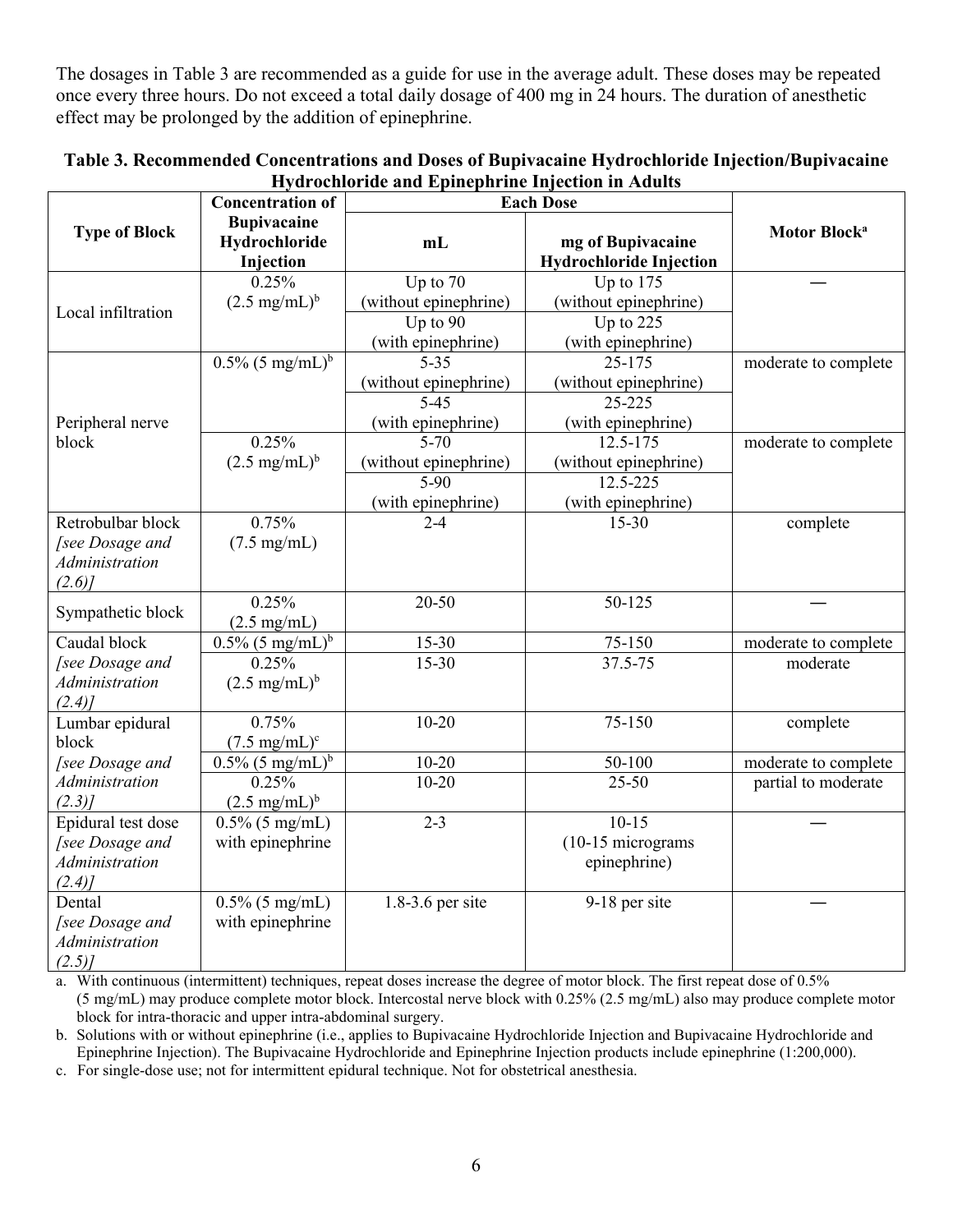## **2.3 Use in Epidural Anesthesia**

During the administration of epidural anesthesia, it is recommended that a test dose of Bupivacaine Hydrochloride and Epinephrine Injection without antimicrobial preservative (0.5% bupivacaine with 1:200,000 epinephrine) be administered initially and the effects monitored before the full dose is given. When using a "continuous" catheter technique, test doses should be given prior to both the initial and all supplemental doses, because a catheter in the epidural space can migrate into a blood vessel or through the dura *[see Dosage and Administration (2.4)]*.

During epidural administration, administer Bupivacaine Hydrochloride Injection/Bupivacaine Hydrochloride and Epinephrine Injection, 0.5% (5 mg/mL) and Bupivacaine Hydrochloride Injection 0.75% (7.5 mg/mL) solutions in incremental doses of 3 mL to 5 mL with sufficient time between doses to detect toxic manifestations of unintentional intravascular or intrathecal injection. Administer injections slowly, with frequent aspirations before and during the injection to avoid intravascular injection. Perform syringe aspirations before and during each supplemental injection in continuous (intermittent) catheter techniques. In obstetrics, use ONLY the 0.5% (5 mg/mL) and 0.25% (2.5 mg/mL) concentrations of Bupivacaine Hydrochloride Injection/Bupivacaine Hydrochloride and Epinephrine Injection *[see Warnings and Precautions (5.1)];* incremental doses of 3 mL to 5 mL of the 0.5% (5 mg/mL) solution not exceeding 50 mg to 100 mg at any dosing interval are recommended. Repeat doses should be preceded by a test dose containing epinephrine if not clinically contraindicated. Use only the single-dose vials for caudal or epidural anesthesia; avoid use of the multiple-dose vials for these procedures, which contain a preservative *[see Dosage and Administration (2.1, 2.4), Warnings and Precautions (5.4, 5.9)]*.

## **2.4 Test Dose for Caudal and Lumbar Epidural Blocks**

Three mL of Bupivacaine Hydrochloride and Epinephrine Injection without antimicrobial preservative (0.5% bupivacaine with 1:200,000 epinephrine) is recommended for use as a test dose prior to caudal and lumbar epidural blocks when clinical conditions permit. This test dose may serve as a warning of unintended intravascular or intrathecal injection. Closely monitor for early clinical signs of toxicity following each test dose *[see Warnings and Precautions (5.9)]*. Allot adequate time for onset of spinal block to detect possible intrathecal injection. An intravascular or intrathecal injection is still possible even if results of the test dose are negative. The test dose itself may produce a systemic toxic reaction, high spinal, or cardiovascular effects from the epinephrine *[see Warnings and Precautions (5.2, 5.9), Overdosage (10)].*

## **2.5 Use in Dentistry**

Bupivacaine Hydrochloride and Epinephrine Injection 0.5% (5 mg/mL) is recommended for infiltration and block injection in the maxillary and mandibular area when a longer duration of local anesthesia is desired, such as for procedures generally associated with significant postoperative pain. The average dose of 1.8 mL (9 mg) per injection site will usually suffice; an occasional second dose of 1.8 mL (9 mg) may be used if necessary to produce adequate anesthesia after allowing 2 to 10 minutes for block onset *[see Clinical Pharmacology (12.2)].* Use the lowest effective dose and allow time between injections; it is recommended that the total dose for all injection sites, spread out over a single dental sitting, not exceed 90 mg for a healthy adult patient (ten 1.8 mL injections of 0.5% (5 mg/mL) Bupivacaine Hydrochloride and Epinephrine Injection). Inject slowly and with frequent aspirations.

### **2.6 Use in Ophthalmic Surgery**

When Bupivacaine Hydrochloride Injection 0.75% (7.5 mg/mL) is used for retrobulbar block, complete corneal anesthesia usually precedes onset of clinically acceptable external ocular muscle akinesia. Therefore, presence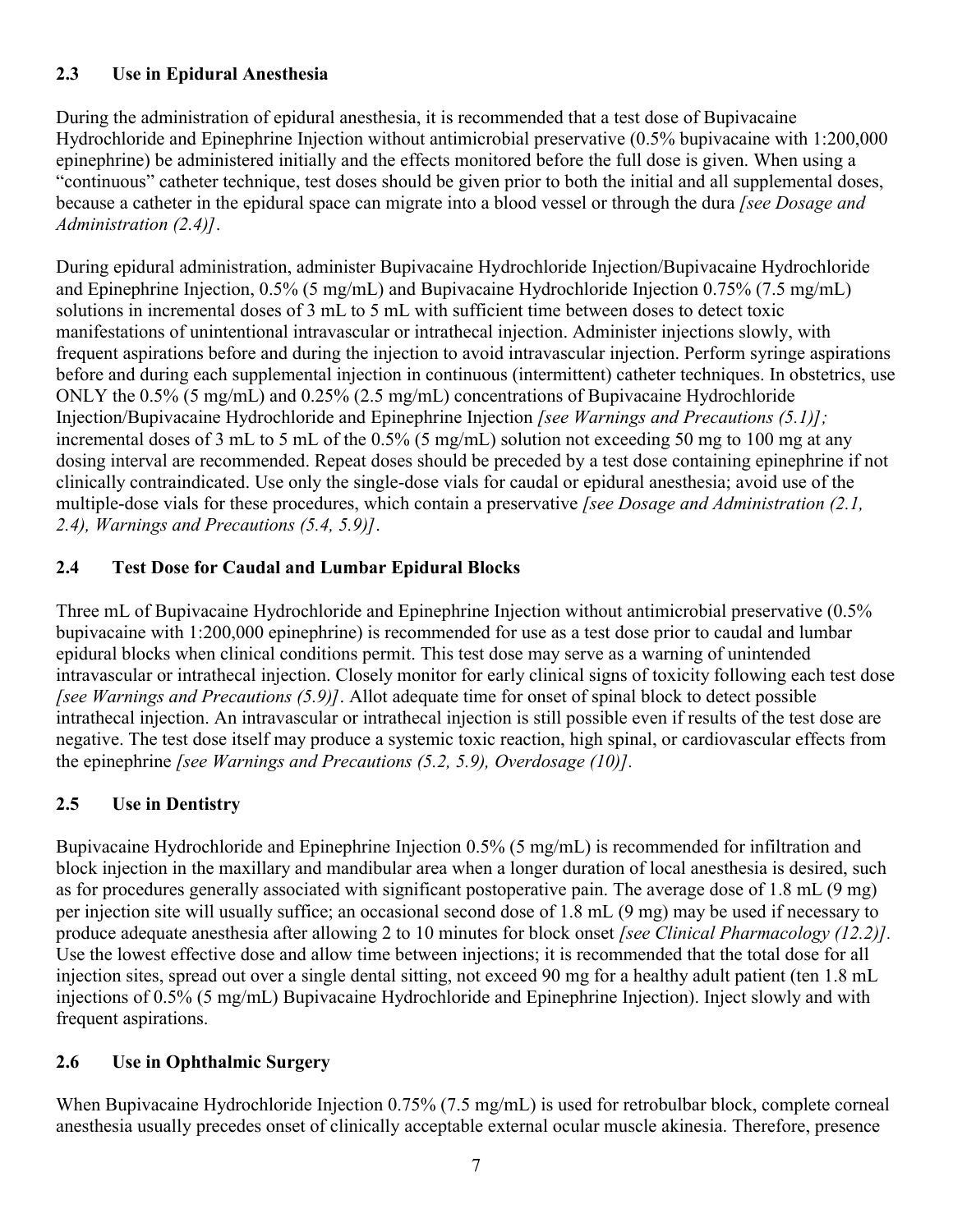of akinesia rather than anesthesia alone should determine readiness of the patient for surgery *[see Warnings and Precautions (5.15)]*.

## **3 DOSAGE FORMS AND STRENGTHS**

Bupivacaine Hydrochloride Injection, USP is a clear, colorless solution available as:

- $\cdot$  0.25% (25 mg/10 mL) (2.5 mg/mL) in single-dose teartop vials.
- $0.25\%$  (75 mg/30 mL) (2.5 mg/mL) in single-dose teartop vials.
- $\cdot$  0.25% (125 mg/50 mL) (2.5 mg/mL) in multiple-dose fliptop vials.
- $\bullet$  0.5% (50 mg/10 mL) (5 mg/mL) in single-dose teartop vials.
- $0.5\%$  (150 mg/30 mL) (5 mg/mL) in single-dose teartop vials.
- $\bullet$  0.5% (250 mg/50 mL) (5 mg/mL) in multiple-dose fliptop vials.
- $\cdot$  0.75% (75 mg/10 mL) (7.5 mg/mL) in single-dose teartop vials.
- $\cdot$  0.75% (225 mg/30 mL) (7.5 mg/mL) in single-dose teartop vials.

Bupivacaine Hydrochloride and Epinephrine Injection, USP is a clear, colorless solution available as:

- $\cdot$  0.25% (25 mg/10 mL) (2.5 mg/mL) in single-dose teartop vials.
- $0.25\%$  (75 mg/30 mL) (2.5 mg/mL) in single-dose teartop vials.
- $\cdot$  0.25% (125 mg/50 mL) (2.5 mg/mL) in multiple-dose fliptop vials.
- $\cdot$  0.5% (50 mg/10 mL) (5 mg/mL) in single-dose teartop vials.
- $\bullet$  0.5% (150 mg/30 mL) (5 mg/mL) in single-dose teartop vials.
- $\bullet$  0.5% (250 mg/50 mL) (5 mg/mL) in multiple-dose fliptop vials.

## **4 CONTRAINDICATIONS**

Bupivacaine Hydrochloride Injection/Bupivacaine Hydrochloride and Epinephrine Injection is contraindicated in:

- obstetrical paracervical block anesthesia. Its use in this technique has resulted in fetal bradycardia and death.
- intravenous regional anesthesia (Bier Block) *[see Warnings and Precautions (5.7)].*
- patients with a known hypersensitivity to bupivacaine or to any local anesthetic agent of the amide-type or to other components of Bupivacaine Hydrochloride Injection/Bupivacaine Hydrochloride and Epinephrine Injection.

## **5 WARNINGS AND PRECAUTIONS**

## **5.1 Risk of Cardiac Arrest with Use of Bupivacaine Hydrochloride Injection in Obstetrical Anesthesia**

There have been reports of cardiac arrest with difficult resuscitation or death during use of Bupivacaine Hydrochloride Injection for epidural anesthesia in obstetrical patients. In most cases, this has followed use of the 0.75% (7.5 mg/mL) concentration. Resuscitation has been difficult or impossible despite apparently adequate preparation and appropriate management. Cardiac arrest has occurred after convulsions resulting from systemic toxicity, presumably following unintentional intravascular injection. The 0.75% (7.5 mg/mL)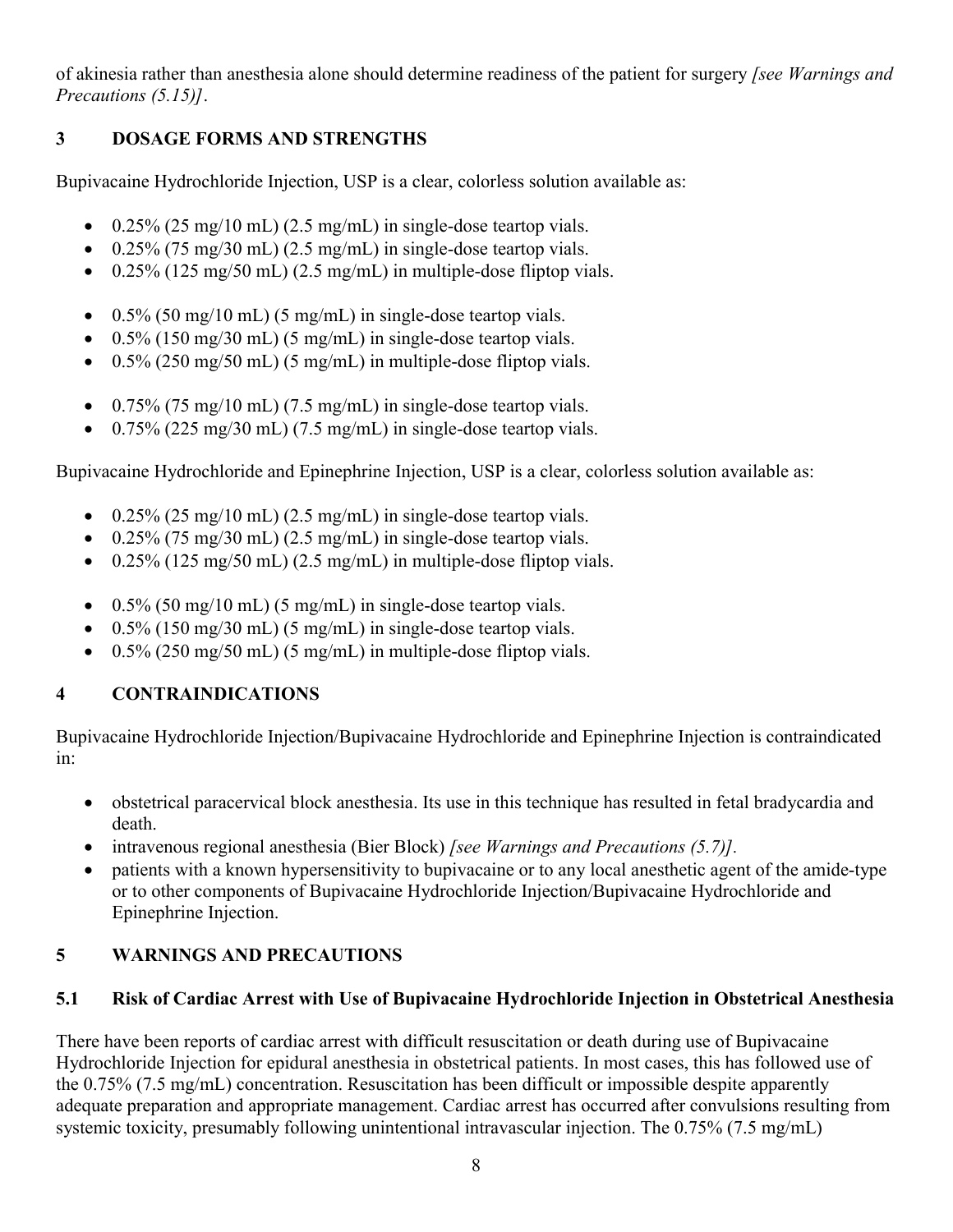concentration of Bupivacaine Hydrochloride Injection is not recommended for obstetrical anesthesia and should be reserved for surgical procedures where a high degree of muscle relaxation and prolonged effect are necessary.

## **5.2 Dose-Related Toxicity**

The safety and effectiveness of Bupivacaine Hydrochloride Injection/Bupivacaine Hydrochloride and Epinephrine Injection depend on proper dosage, correct technique, adequate precautions, and readiness for emergencies. Careful and constant monitoring of cardiovascular and respiratory (adequacy of ventilation) vital signs and the patient's state of consciousness should be performed after injection of Bupivacaine Hydrochloride Injection/Bupivacaine Hydrochloride and Epinephrine Injection solutions.

Possible early warning signs of central nervous system (CNS) toxicity are restlessness, anxiety, incoherent speech, lightheadedness, numbness and tingling of the mouth and lips, metallic taste, tinnitus, dizziness, blurred vision, tremors, twitching, CNS depression, or drowsiness. Delay in proper management of dose-related toxicity, underventilation from any cause, and/or altered sensitivity may lead to the development of acidosis, cardiac arrest, and, possibly, death.

During major regional nerve blocks, such as those of the brachial plexus or lower extremity, the patient should have an indwelling intravenous catheter to assure adequate intravenous access. Use the lowest dosage of Bupivacaine Hydrochloride Injection/Bupivacaine Hydrochloride and Epinephrine Injection that results in effective anesthesia to avoid high plasma levels and serious adverse effects. Avoid rapid injection of a large volume of Bupivacaine. Hydrochloride Injection/Bupivacaine Hydrochloride and Epinephrine Injection solution and administer fractional (incremental) doses when feasible.

Injection of repeated doses of Bupivacaine Hydrochloride Injection/Bupivacaine Hydrochloride and Epinephrine Injection may cause significant increases in plasma levels with each repeated dose due to slow accumulation of the drug or its metabolites, or to slow metabolic degradation. Tolerance to elevated blood levels varies with the status of the patient. Debilitated, elderly patients and acutely ill patients should be given reduced doses commensurate with their age and physical status.

## **5.3 Methemoglobinemia**

Cases of methemoglobinemia have been reported in association with local anesthetic use. Although all patients are at risk for methemoglobinemia, patients with glucose-6-phosphate dehydrogenase deficiency, congenital or idiopathic methemoglobinemia, cardiac or pulmonary compromise, infants under 6 months of age, and concurrent exposure to oxidizing agents or their metabolites are more susceptible to developing clinical manifestations of the condition *[see Drug Interactions (7.5)]*. If local anesthetics must be used in these patients, close monitoring for symptoms and signs of methemoglobinemia is recommended.

Signs of methemoglobinemia may occur immediately or may be delayed some hours after exposure, and are characterized by a cyanotic skin discoloration and/or abnormal coloration of the blood. Methemoglobin levels may continue to rise; therefore, immediate treatment is required to avert more serious CNS and cardiovascular adverse effects, including seizures, coma, arrhythmias, and death. Discontinue Bupivacaine Hydrochloride Injection/Bupivacaine Hydrochloride and Epinephrine Injection and any other oxidizing agents. Depending on the severity of the signs and symptoms, patients may respond to supportive care, i.e., oxygen therapy, hydration. A more severe clinical presentation may require treatment with methylene blue, exchange transfusion, or hyperbaric oxygen.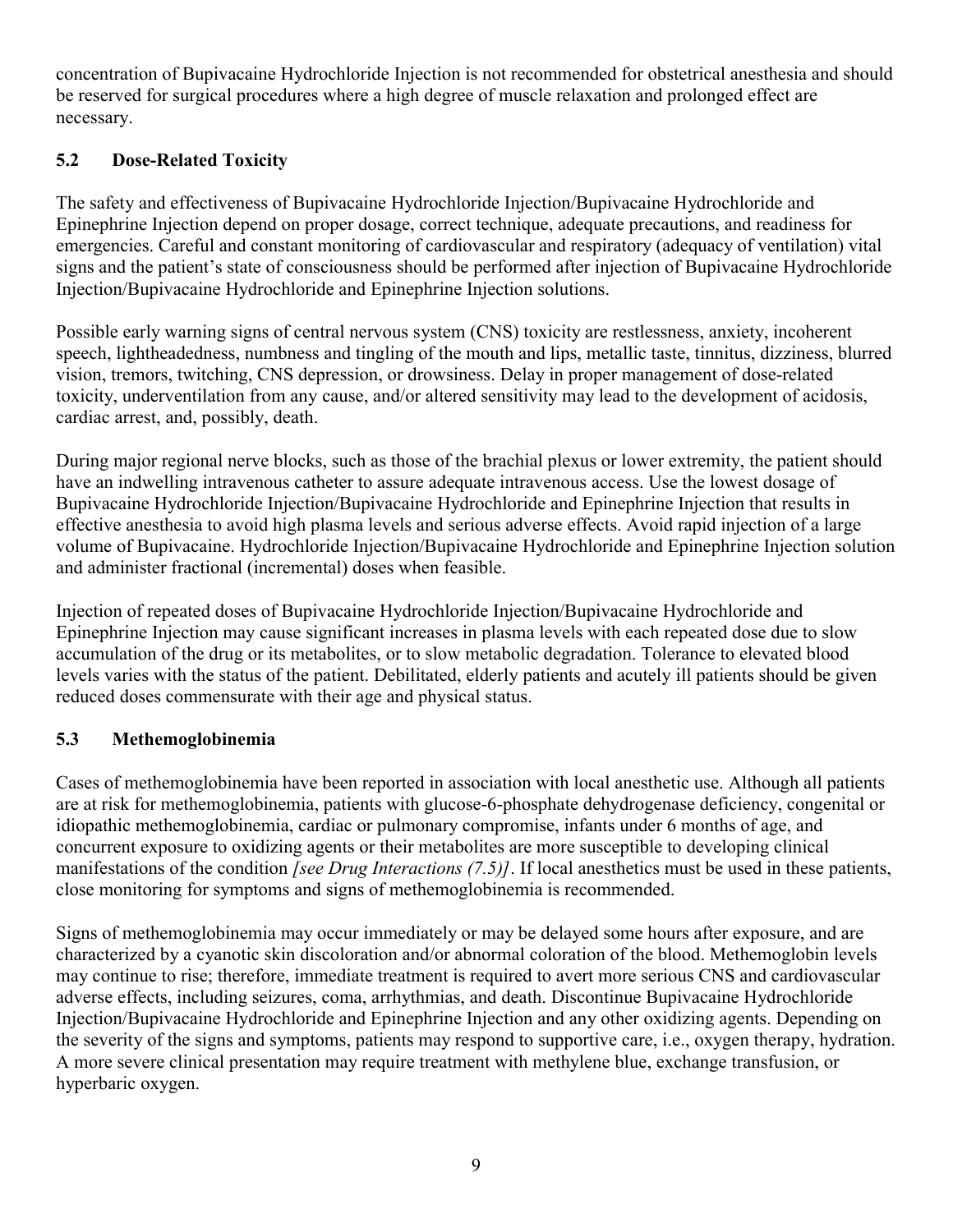## **5.4 Antimicrobial Preservatives in Multiple-Dose Vials**

Avoid use of Bupivacaine Hydrochloride Injection/Bupivacaine Hydrochloride and Epinephrine Injection solutions containing antimicrobial preservatives, i.e., those supplied in multiple-dose vials, for epidural or caudal anesthesia because safety has not been established with such use.

## **5.5 Chondrolysis with Intra-Articular Infusion**

Intra-articular infusions of local anesthetics including Bupivacaine Hydrochloride Injection following arthroscopic and other surgical procedures is an unapproved use, and there have been post-marketing reports of chondrolysis in patients receiving such infusions. The majority of reported cases of chondrolysis have involved the shoulder joint; cases of gleno-humeral chondrolysis have been described in pediatric and adult patients following intra-articular infusions of local anesthetics with and without epinephrine for periods of 48 to 72 hours. There is insufficient information to determine whether shorter infusion periods are associated with chondrolysis. The time of onset of symptoms, such as joint pain, stiffness and loss of motion can be variable, but may begin as early as the  $2<sup>nd</sup>$  month after surgery. Currently, there is no effective treatment for chondrolysis; patients who experienced chondrolysis have required additional diagnostic and therapeutic procedures and some required arthroplasty or shoulder replacement.

## **5.6 Risk of Adverse Reactions Due to Drug Interactions with Bupivacaine Hydrochloride and Epinephrine Injection**

Risk of Severe, Persistent Hypertension Due to Drug Interactions Between Bupivacaine Hydrochloride and Epinephrine Injection and Monoamine Oxidase Inhibitors and Tricyclic Antidepressants Administration of Bupivacaine Hydrochloride and Epinephrine Injection (containing a vasoconstrictor) in patients receiving monoamine oxidase inhibitors (MAOI), or tricyclic antidepressants may result in severe, prolonged hypertension. Concurrent use of these agents should generally be avoided. In situations when concurrent therapy is necessary, careful monitoring of the patient's hemodynamic status is essential *[see Drug Interactions (7.2)].*

Risk of Severe, Persistent Hypertension or Cerebrovascular Accidents Due to Drug Interactions Between Bupivacaine Hydrochloride and Epinephrine Injection and Ergot-Type Oxytocic Drugs Concurrent administration of Bupivacaine Hydrochloride and Epinephrine Injection and ergot-type oxytocic drugs may cause severe, persistent hypertension or cerebrovascular accidents. Avoid use of Bupivacaine Hydrochloride and Epinephrine Injection concomitantly with ergot-type oxytocic drugs *[see Drug Interactions (7.3)]*.

### Risk of Hypertension and Bradycardia Due to Drug Interactions Between Bupivacaine Hydrochloride and Epinephrine Injection and Nonselective Beta-Adrenergic Antagonists

Administration of Bupivacaine Hydrochloride and Epinephrine Injection (containing a vasoconstrictor) in patients receiving nonselective beta-adrenergic antagonists may cause severe hypertension and bradycardia. Concurrent use of these agents should generally be avoided. In situations when concurrent therapy is necessary, careful monitoring of the patient's blood pressure and heart rate is essential *[see Drug Interactions (7.4)]*.

## **5.7 Risk of Cardiac Arrest with Intravenous Regional Anesthesia Use (Bier Block)**

There have been reports of cardiac arrest and death during the use of bupivacaine for intravenous regional anesthesia (Bier Block). Information on safe dosages and techniques of administration of Bupivacaine Hydrochloride Injection in this procedure is lacking. Therefore, Bupivacaine Hydrochloride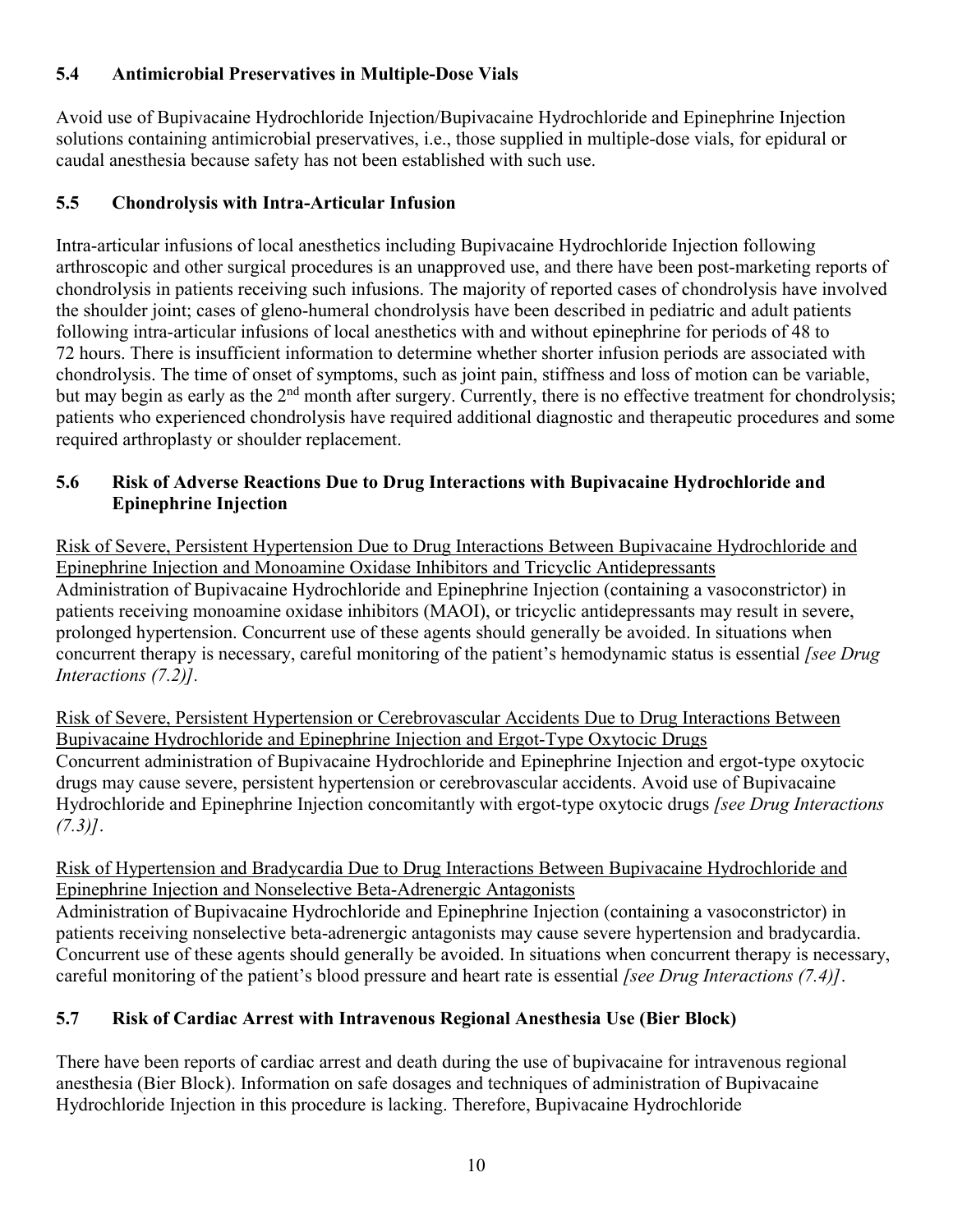Injection/Bupivacaine Hydrochloride and Epinephrine Injection is contraindicated for use with this technique *[see Contraindications (4)]*.

## **5.8 Allergic-Type Reactions to Sulfites in Bupivacaine Hydrochloride and Epinephrine Injection**

Bupivacaine Hydrochloride and Epinephrine Injection contains sodium metabisulfite, a sulfite that may cause allergic-type reactions including anaphylactic symptoms and life-threatening or less severe asthmatic episodes in certain susceptible people. The overall prevalence of sulfite sensitivity in the general population is unknown and probably low. Sulfite sensitivity is seen more frequently in asthmatic than in nonasthmatic people. Bupivacaine Hydrochloride Injection without epinephrine does not contain sodium metabisulfite.

## **5.9 Risk of Systemic Toxicities with Unintended Intravascular or Intrathecal Injection**

Unintended intravascular or intrathecal injection of. Bupivacaine Hydrochloride Injection/Bupivacaine Hydrochloride and Epinephrine Injection may be associated with systemic toxicities, including CNS or cardiorespiratory depression and coma, progressing ultimately to respiratory arrest. Unintentional intrathecal injection during the intended performance of caudal or lumbar epidural block or nerve blocks near the vertebral column has resulted in underventilation or apnea ("Total or High Spinal"). A high spinal has been characterized by paralysis of the legs, loss of consciousness, respiratory paralysis, and bradycardia *[see Adverse Reactions (6)]*.

Aspirate for blood or cerebrospinal fluid (where applicable) before injecting Bupivacaine Hydrochloride Injection/Bupivacaine Hydrochloride and Epinephrine Injection, both the initial dose and all subsequent doses, to avoid intravascular or intrathecal injection. However, a negative aspiration for blood or cerebrospinal fluid does not ensure against an intravascular or intrathecal injection.

## Use of Test Dose with Epidural Anesthesia

To serve as a warning of unintended intravascular or intrathecal injection, 3 mL of Bupivacaine Hydrochloride and Epinephrine Injection without antimicrobial preservative (0.5% bupivacaine with 1:200,000 epinephrine) may be used as a test dose prior to administration of the full dose in caudal and lumbar epidural blocks *[see Dosage and Administration (2.4)]*. Three mL of Bupivacaine Hydrochloride and Epinephrine Injection without antimicrobial preservative (0.5% bupivacaine with 1:200,000 epinephrine) contains 15 mg bupivacaine and 15 mcg epinephrine. An intravascular or intrathecal injection is still possible even if results of the test dose are negative.

Signs/symptoms of unintended intravascular or intrathecal injection of the test dose of Bupivacaine Hydrochloride and Epinephrine Injection and monitoring recommendations are described below.

- Unintended *intravascular* injection: Likely to produce a transient "epinephrine response" within 45 seconds, consisting of an increase in heart rate and/or systolic blood pressure, circumoral pallor, palpitations, and nervousness in the unsedated patient. The sedated patient may exhibit only a pulse rate increase of 20 or more beats per minute for 15 or more seconds. Therefore, following the test dose, the heart rate should be monitored for increases. Patients on beta-blockers may not manifest changes in heart rate, but blood pressure monitoring can detect a transient rise in systolic blood pressure.
- Unintended *intrathecal* injection: Evidenced within a few minutes by signs of spinal block (e.g., decreased sensation of the buttocks, paresis of the legs, or, in the sedated patient, absent knee jerk).

The test dose itself may produce a systemic toxic reaction, high spinal or epinephrine-induced cardiovascular effects *[see Overdosage (10)]*.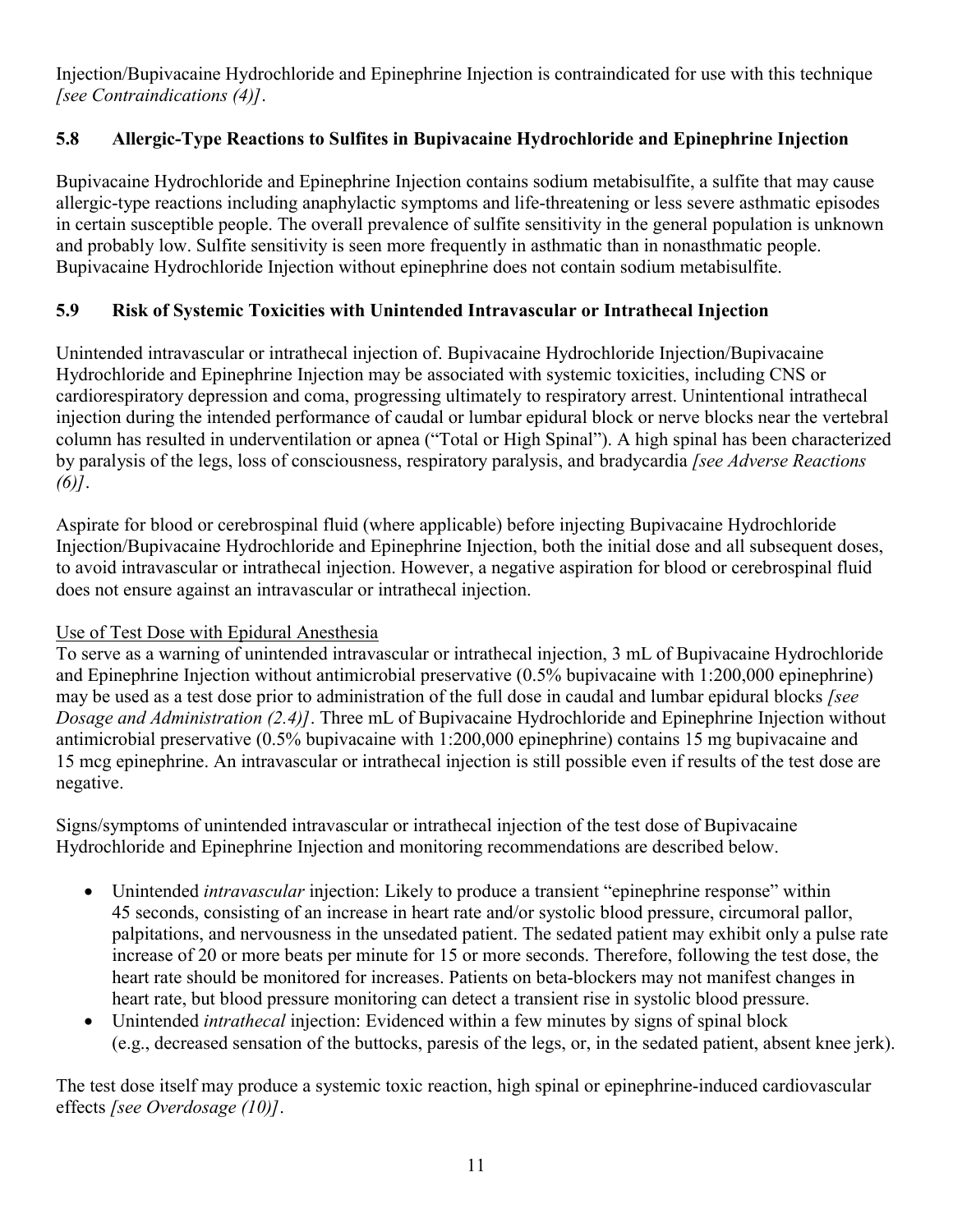## **5.10 Risk of Toxicity in Patients with Hepatic Impairment**

Because amide local anesthetics such as bupivacaine are metabolized by the liver, consider reduced dosing and increased monitoring for bupivacaine systemic toxicity in patients with moderate to severe hepatic impairment who are treated Bupivacaine Hydrochloride Injection/Bupivacaine Hydrochloride and Epinephrine Injection, especially with repeat doses *[see Use in Specific Populations (8.6)].*

## **5.11 Risk of Use in Patients with Impaired Cardiovascular Function**

Bupivacaine Hydrochloride Injection/Bupivacaine Hydrochloride and Epinephrine Injection should be given in reduced doses in patients with impaired cardiovascular function (e.g., hypotension, heartblock) because they may be less able to compensate for functional changes associated with the prolongation of AV conduction produced by Bupivacaine Hydrochloride Injection/Bupivacaine Hydrochloride and Epinephrine Injection. Monitor patients closely for blood pressure, heart rate, and ECG changes.

## **5.12 Risk of Ischemic Injury or Necrosis in Body Areas with Limited Blood Supply**

Use Bupivacaine Hydrochloride and Epinephrine Injection in carefully restricted quantities in areas of the body supplied by end arteries or having otherwise compromised blood supply such as digits, nose, external ear, or penis. Patients with hypertensive vascular disease may exhibit exaggerated vasoconstrictor response. Ischemic injury or necrosis may result.

## **5.13 Risk of Cardiac Arrhythmias with Concomitant Use of Potent Inhalation Anesthetics**

Serious dose-related cardiac arrhythmias may occur if preparations containing a vasoconstrictor such as epinephrine (e.g., Bupivacaine Hydrochloride and Epinephrine Injection) are used in patients during or following the administration of potent inhalation anesthetics *[see Drug Interactions (7.6)]*. In deciding whether to concurrently use Bupivacaine Hydrochloride and Epinephrine Injection with potent inhalation anesthetics in the same patient, the combined action of both agents upon the myocardium, the concentration and volume of vasoconstrictor used, and the time since injection, when applicable, should be taken into account.

## **5.14 Risk of Adverse Reactions with Use in Head and Neck Area**

Small doses of local anesthetics (e.g., Bupivacaine Hydrochloride Injection) injected into the head and neck area, including retrobulbar, dental, and stellate ganglion blocks, may produce adverse reactions similar to systemic toxicity seen with unintentional intravascular injections of larger doses. The injection procedures require the utmost care. Confusion, convulsions, respiratory depression, and/or respiratory arrest, and cardiovascular stimulation or depression have been reported. These reactions may be due to intra-arterial injection of the local anesthetic with retrograde flow to the cerebral circulation. They may also be due to puncture of the dural sheath of the optic nerve during retrobulbar block with diffusion of any local anesthetic along the subdural space to the midbrain. Monitor circulation and respiration and constantly observe patients receiving Bupivacaine Hydrochloride Injection/Bupivacaine Hydrochloride and Epinephrine Injection blocks. Resuscitative equipment and drugs, and personnel for treating adverse reactions should be immediately available. Dosage recommendations should not be exceeded *[see Dosage and Administration (2.2)].*

## **5.15 Risk of Respiratory Arrest with Use in Ophthalmic Surgery**

Clinicians who perform retrobulbar blocks should be aware that there have been reports of respiratory arrest following local anesthetic injection. Prior to retrobulbar block (e.g., with Bupivacaine Hydrochloride Injection/Bupivacaine Hydrochloride and Epinephrine Injection), as with all other regional procedures,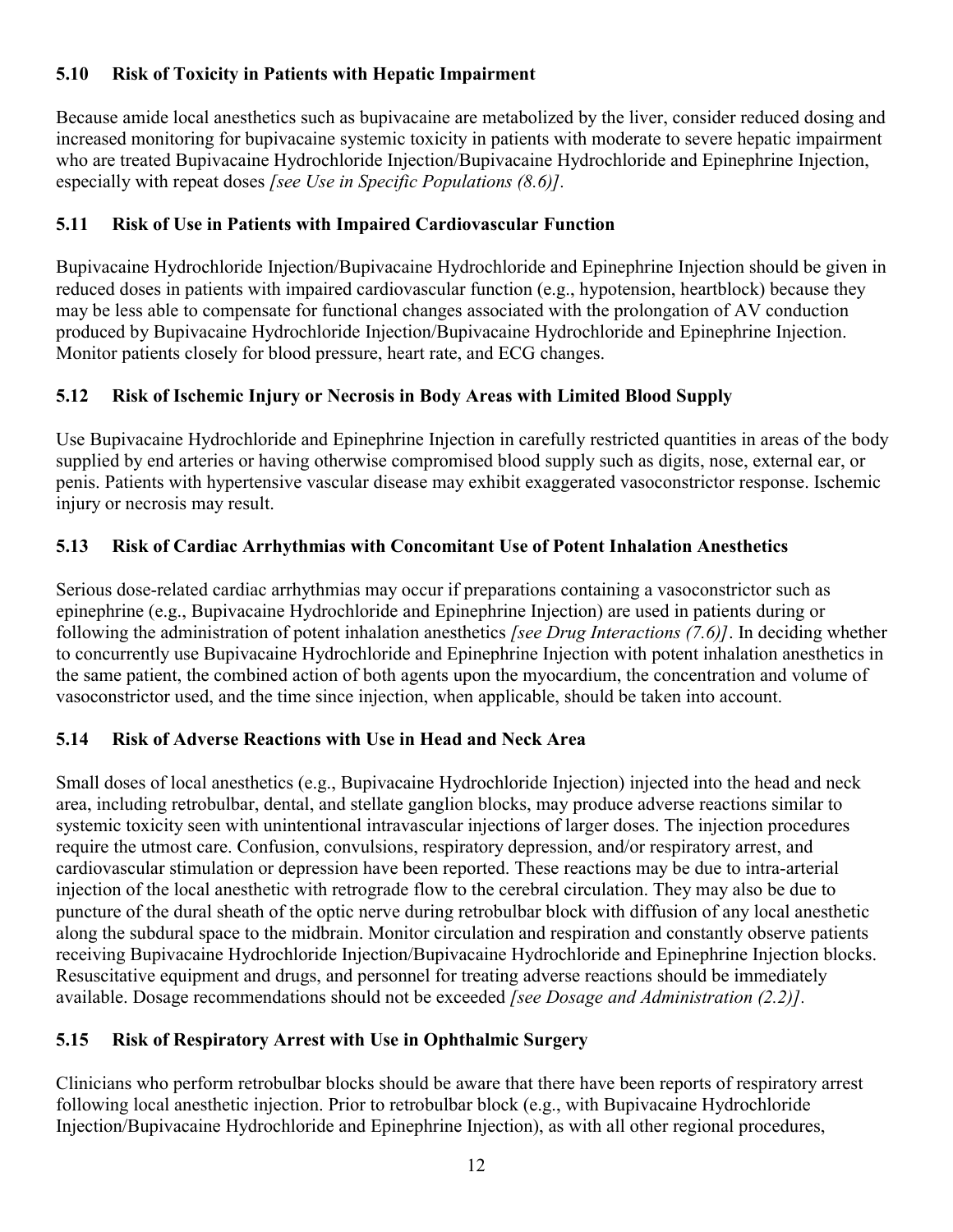resuscitative equipment and drugs, and personnel to manage respiratory arrest or depression, convulsions, and cardiac stimulation or depression should be immediately available *[see Warnings and Precautions (5.14)].* As with other anesthetic procedures, patients should be constantly monitored following ophthalmic blocks for signs of these adverse reactions, which may occur following relatively low total doses.

A concentration of 0.75% bupivacaine is indicated for retrobulbar block; however, this concentration is not indicated for any other peripheral nerve block, including the facial nerve, and not indicated for local infiltration, including the conjunctiva *[see Indications and Usage (1)].*

## **5.16 Risk of Inadvertent Trauma to Tongue, Lips, and Buccal Mucosa in Dental Applications**

Because of the long duration of anesthesia, when Bupivacaine Hydrochloride and Epinephrine Injection [0.5%] (5 mg/mL) of bupivacaine] is used for dental injections, warn patients about the possibility of inadvertent trauma to tongue, lips, and buccal mucosa and advise them not to chew solid foods until sensation returns *[see Patient Counseling Information (17)]*.

## **6 ADVERSE REACTIONS**

The following clinically significant adverse reactions have been reported and described in the Warnings and Precautions section of the labeling:

- Cardiac Arrest in Obstetrical Anesthesia *[see Warnings and Precautions (5.1)]*
- Dose-Related Toxicity *[see Warnings and Precautions (5.2)]*
- Methemoglobinemia *[see Warnings and Precautions (5.3)]*
- Chondrolysis with Intra-Articular Infusion *[see Warnings and Precautions (5.5)]*
- Severe, Persistent Hypertension, Cerebrovascular Accidents, and Bradycardia Due to Drug Interactions *[see Warnings and Precautions (5.6)]*
- Cardiac Arrest with Intravenous Regional Anesthesia Use *[see Contraindications (4), Warnings and Precautions (5.7)]*
- Allergic-Type Reactions *[see Warnings and Precautions (5.8)]*
- Systemic Toxicities with Unintended Intravascular or Intrathecal Injection *[see Warnings and Precautions (5.9)]*
- Respiratory Arrest Following Retrobulbar Block *[see Warnings and Precautions (5.15)]*

The following adverse reactions from voluntary reports or clinical studies have been reported with bupivacaine or bupivacaine and epinephrine. Because many of these reactions were reported voluntarily from a population of uncertain size, it is not always possible to reliably estimate their frequency or establish a causal relationship to drug exposure.

Adverse reactions to Bupivacaine Hydrochloride Injection/Bupivacaine Hydrochloride and Epinephrine Injection are characteristic of those associated with other amide-type local anesthetics. A major cause of adverse reactions to this group of drugs is excessive plasma levels, which may be due to overdosage, unintentional intravascular injection, or slow metabolic degradation.

The most commonly encountered acute adverse reactions that demand immediate counter-measures were related to the CNS and the cardiovascular system. These adverse reactions were generally dose-related and due to high plasma levels which may have resulted from overdosage, rapid absorption from the injection site, diminished tolerance, or from unintentional intravascular injection of the local anesthetic solution. In addition to systemic dose-related toxicity, unintentional intrathecal injection of drug during the intended performance of caudal or lumbar epidural block or nerve blocks near the vertebral column (especially in the head and neck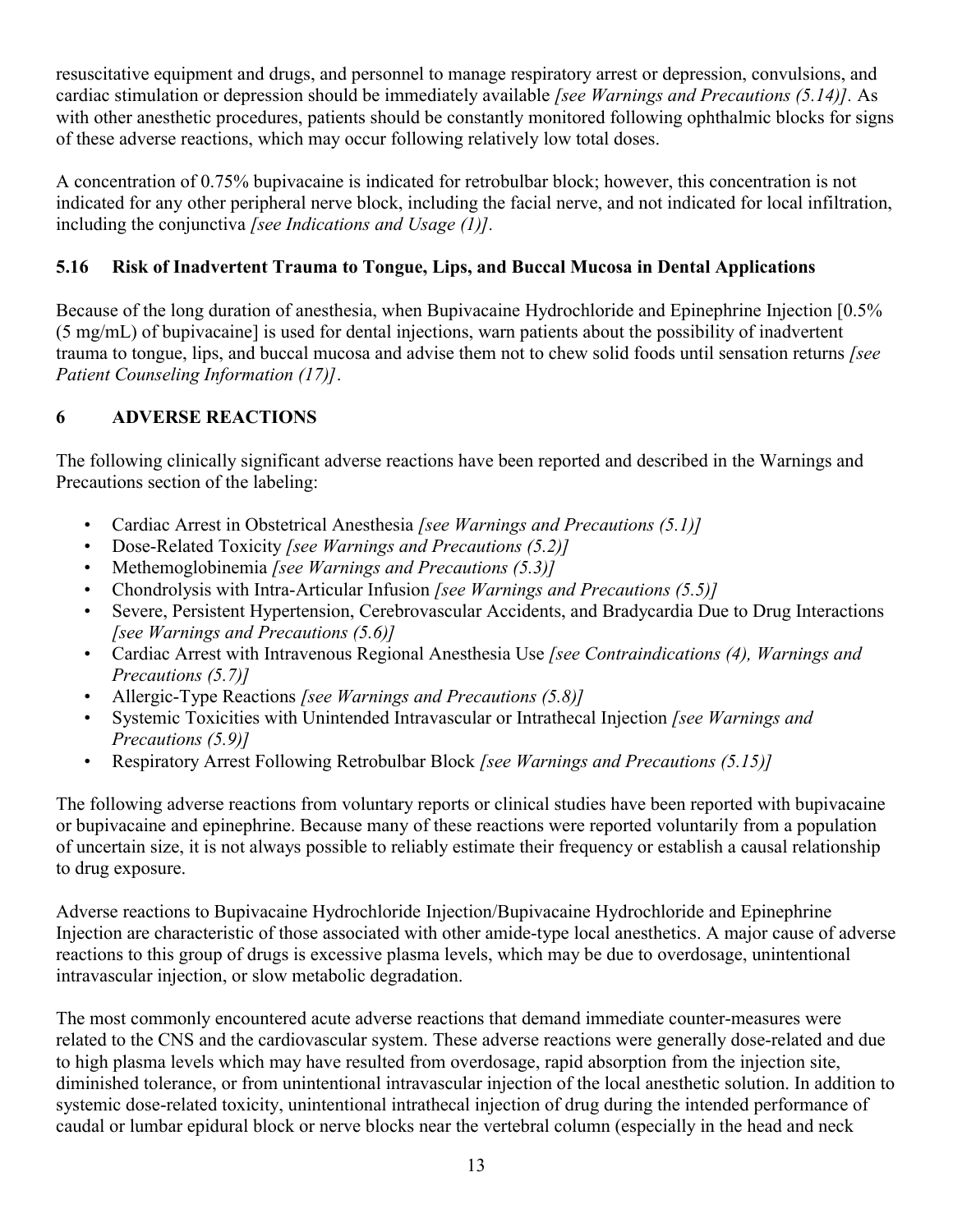region) has resulted in underventilation or apnea ("Total or High Spinal"). Also, hypotension due to loss of sympathetic tone and respiratory paralysis or underventilation due to cephalad extension of the motor level of anesthesia have occurred. This has led to secondary cardiac arrest when untreated.

#### Nervous System Disorders

Adverse reactions were characterized by excitation and/or depression of the central nervous system and included restlessness, anxiety, dizziness, tinnitus, blurred vision, tremors, convulsions, drowsiness, unconsciousness, respiratory arrest, nausea, vomiting, chills, pupillary constriction.

In the practice of caudal or lumbar epidural block, unintentional penetration of the subarachnoid space by the catheter or needle has occurred. Subsequent adverse effects may have depended partially on the amount of drug administered intrathecally and the physiological and physical effects of a dural puncture. A high spinal has been characterized by paralysis of the legs, loss of consciousness, respiratory paralysis, and bradycardia.

Neurologic effects following epidural or caudal anesthesia have included spinal block of varying magnitude (including high or total spinal block); hypotension secondary to spinal block; urinary retention; fecal and urinary incontinence; loss of perineal sensation and sexual function; persistent anesthesia, paresthesia, weakness, paralysis of the lower extremities and loss of sphincter control, all of which had slow, incomplete, or no recovery; headache; backache; septic meningitis; meningismus; slowing of labor; increased incidence of forceps delivery; and cranial nerve palsies due to traction on nerves from loss of cerebrospinal fluid.

Neurologic effects following other procedures or routes of administration have included persistent anesthesia, paresthesia, weakness, paralysis, all with slow, incomplete, or no recovery.

*Convulsions*: Incidence varied with the procedure used and the total dose administered. In a survey of studies of epidural anesthesia, overt toxicity progressing to convulsions occurred in approximately 0.1% of local anesthetic administrations. The incidences of adverse neurologic reactions associated with the use of local anesthetics may be related to the total dose of local anesthetic administered and are also dependent upon the particular drug used, the route of administration, and the physical status of the patient.

### Cardiac Disorders

High doses or unintentional intravascular injection have led to high plasma levels and related depression of the myocardium, decreased cardiac output, heartblock, hypotension, bradycardia, ventricular arrhythmias, including ventricular tachycardia and ventricular fibrillation, and cardiac arrest *[see Warnings and Precautions (5.9)].*

### Immune System Disorders

Allergic-type reactions have occurred as a result of sensitivity to bupivacaine or to other formulation ingredients, such as the antimicrobial preservative methylparaben contained in multiple-dose vials or sulfites in epinephrine-containing solutions. These reactions were characterized by signs such as urticaria, pruritus, erythema, angioneurotic edema (including laryngeal edema), tachycardia, sneezing, nausea, vomiting, dizziness, syncope, excessive sweating, elevated temperature, and severe hypotension. Cross sensitivity among members of the amide-type local anesthetic group has been reported *[see Warnings and Precautions (5.8)]*.

## **7 DRUG INTERACTIONS**

### **7.1 Local Anesthetics**

The toxic effects of local anesthetics are additive. If coadministration of other local anesthetics with Bupivacaine Hydrochloride Injection/Bupivacaine Hydrochloride and Epinephrine Injection cannot be avoided,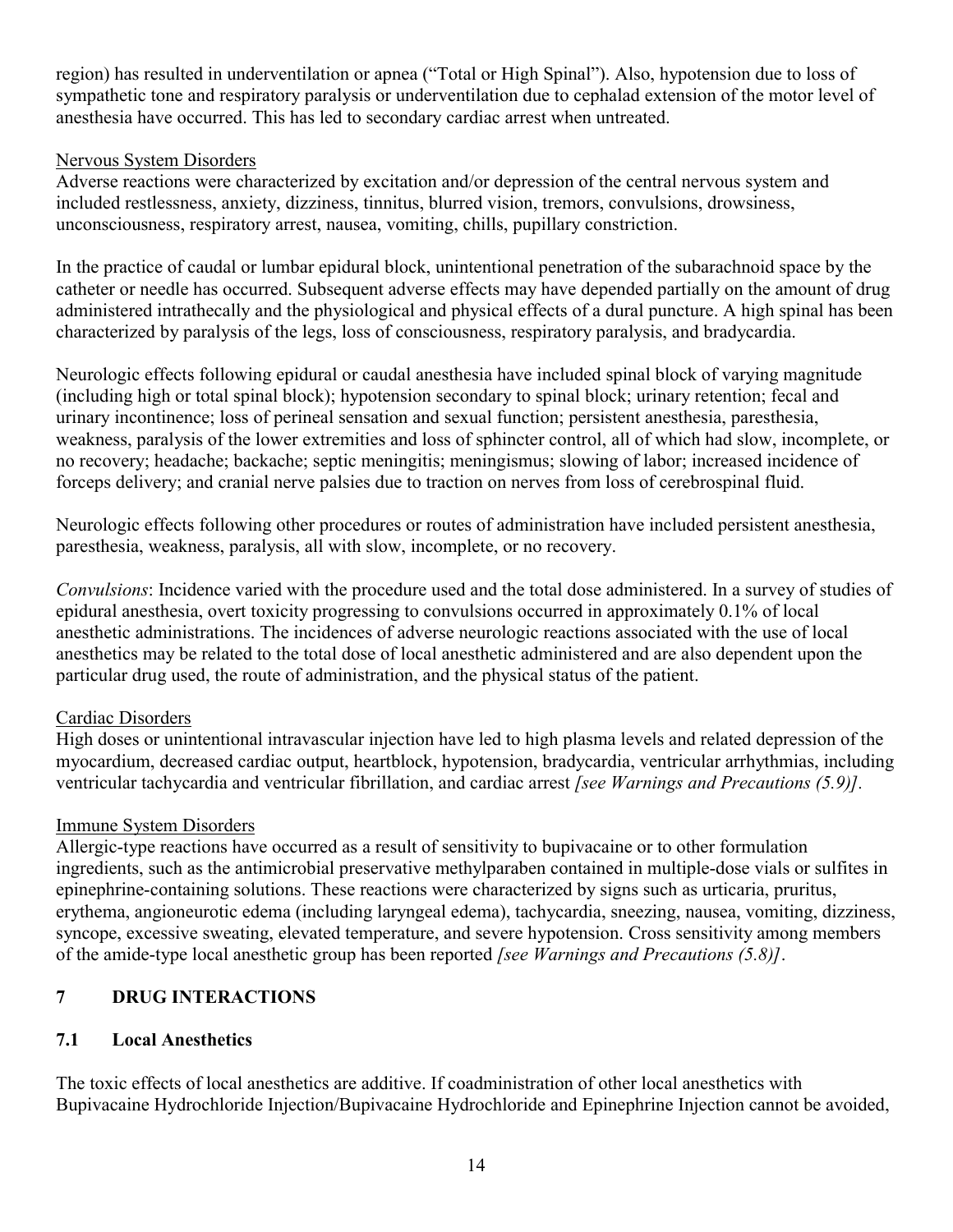monitor patients for neurologic and cardiovascular effects related to local anesthetic systemic toxicity *[see Dosage and Administration (2.1), Warnings and Precautions (5.2)]*.

## **7.2 Monoamine Oxidase Inhibitors and Tricyclic Antidepressants**

The administration Bupivacaine Hydrochloride and Epinephrine Injection to patients receiving monoamine oxidase inhibitors, or tricyclic antidepressants may produce severe, prolonged hypertension. Concurrent use of these agents should generally be avoided. In situations when concurrent therapy is necessary, careful monitoring of the patient's hemodynamic status is essential *[see Warnings and Precautions (5.6)]*.

## **7.3 Ergot-Type Oxytocic Drugs**

Concurrent administration of Bupivacaine Hydrochloride and Epinephrine Injection and ergot-type oxytocic drugs may cause severe, persistent hypertension or cerebrovascular accidents. Avoid use of Bupivacaine Hydrochloride and Epinephrine concomitantly with ergot-type oxytocic drugs *[see Warnings and Precautions (5.6)].*

## **7.4 Nonselective Beta-Adrenergic Antagonists**

Administration of Bupivacaine Hydrochloride and Epinephrine Injection (containing a vasoconstrictor) in patients receiving nonselective beta-adrenergic antagonists may cause severe hypertension and bradycardia. Concurrent use of these agents should generally be avoided. In situations when concurrent therapy is necessary, careful monitoring of the patient's blood pressure and heart rate is essential *[see Warnings and Precautions (5.6)].*

## **7.5 Drugs Associated with Methemoglobinemia**

Patients who are administered Bupivacaine Hydrochloride Injection/Bupivacaine Hydrochloride and Epinephrine Injection are at increased risk of developing methemoglobinemia when concurrently exposed to following drugs, which could include other local anesthetics *[see Warnings and Precautions (5.3)]*.

| <b>Class</b>          | <b>Examples</b>                                                         |  |
|-----------------------|-------------------------------------------------------------------------|--|
| Nitrates/Nitrites     | nitric oxide, nitroglycerin, nitroprusside, nitrous oxide               |  |
| Local anesthetics     | articaine, benzocaine, bupivacaine, lidocaine, mepivacaine, prilocaine, |  |
|                       | procaine, ropivacaine, tetracaine                                       |  |
| Antineoplastic agents | cyclophosphamide, flutamide, hydroxyurea, isofamide, rasburicase        |  |
| Antibiotics           | dapsone, nitrofurantoin, para-aminosalicylic acid, sulfonamides         |  |
| Antimalarials         | chloroquine, primaquine                                                 |  |
| Anticonvulsants       | phenobarbital, phenytoin, sodium valproate                              |  |
| Other drugs           | acetaminophen, metoclopramide, quinine, sulfasalazine                   |  |

### **Examples of Drugs Associated with Methemoglobinemia:**

### **7.6 Potent Inhalation Anesthetics**

Serious dose-related cardiac arrhythmias may occur if preparations containing a vasoconstrictor such as epinephrine (e.g., Bupivacaine Hydrochloride and Epinephrine Injection) are used in patients during or following the administration of potent inhalation anesthetics *[see Warnings and Precautions (5.13)]*.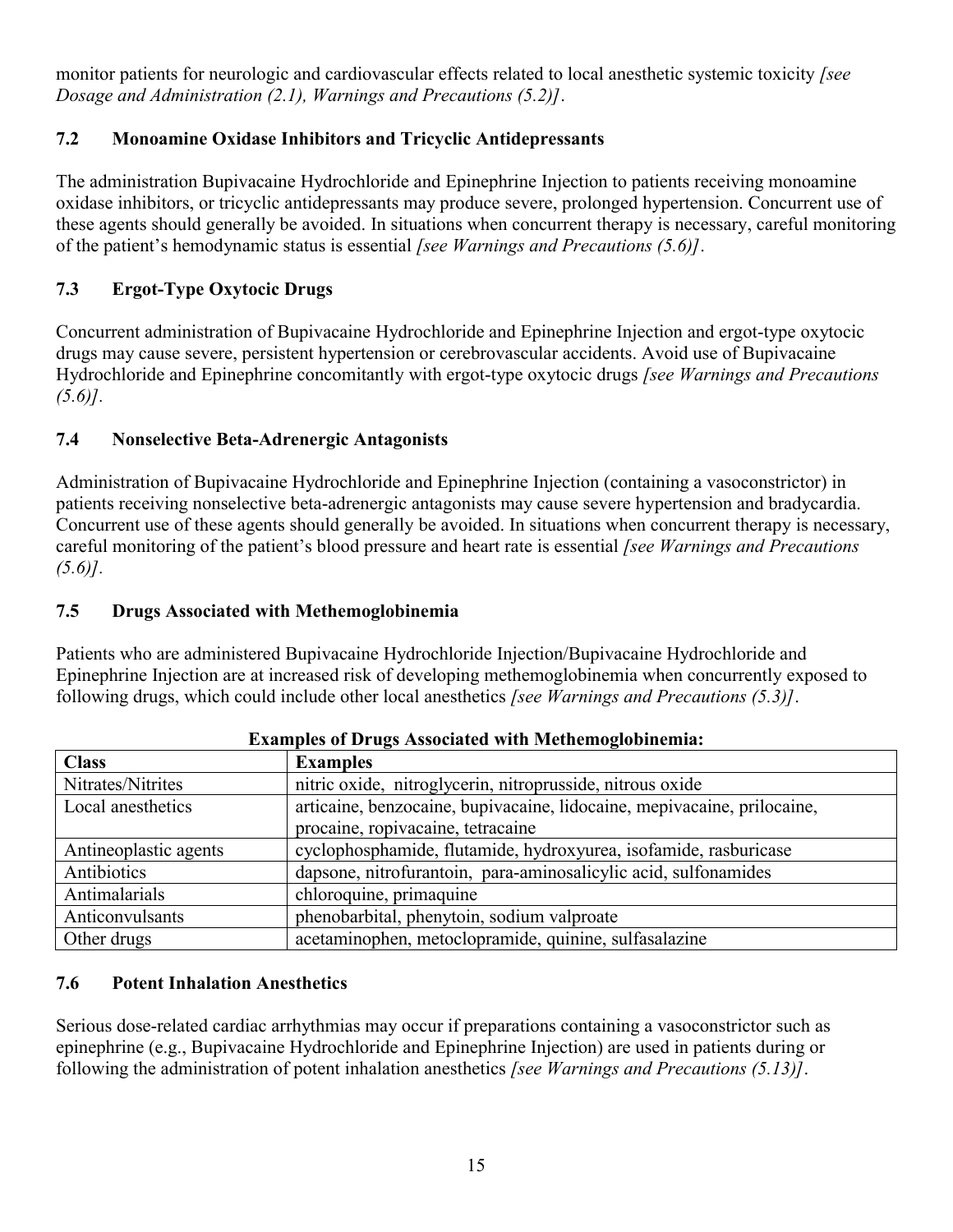#### **7.7 Phenothiazines and Butyrophenones**

Phenothiazines and butyrophenones may reduce or reverse the pressor effect of epinephrine. Concurrent use of Bupivacaine Hydrochloride and Epinephrine Injection and these agents should generally be avoided. In situations when concurrent therapy is necessary, careful patient monitoring is essential.

### **8 USE IN SPECIFIC POPULATIONS**

#### **8.1 Pregnancy**

#### Risk Summary

Bupivacaine Hydrochloride Injection/Bupivacaine Hydrochloride and Epinephrine Injection is contraindicated for obstetrical paracervical block anesthesia. Its use in this technique has resulted in fetal bradycardia and death *[see Contraindications (4), Warnings and Precautions (5.1)].*

There are no available data on use of Bupivacaine Hydrochloride Injection/Bupivacaine Hydrochloride and Epinephrine Injection in pregnant women to inform a drug-associated risk of adverse developmental outcomes.

In animal studies, embryo-fetal lethality was noted when bupivacaine was administered subcutaneously to pregnant rabbits during organogenesis at clinically relevant doses. Decreased pup survival was observed in a rat pre- and post-natal developmental study (dosing from implantation through weaning) at a dose level comparable to the daily maximum recommended human dose (MRHD) on a body surface area (BSA) basis. Based on animal data, advise pregnant women of the potential risks to a fetus *(see Data).*

Local anesthetics rapidly cross the placenta, and when used for epidural, caudal, or pudendal block anesthesia, can cause varying degrees of maternal, fetal, and neonatal toxicity *[see Clinical Pharmacology (12.3)].* The incidence and degree of toxicity depend upon the procedure performed, the type, and amount of drug used, and the technique of drug administration. Adverse reactions in the parturient, fetus, and neonate involve alterations of the CNS, peripheral vascular tone, and cardiac function.

If this drug is used during pregnancy, or if the patient becomes pregnant while taking this drug, inform the patient of the potential hazard to the fetus. The estimated background risk of major birth defects and miscarriage for the indicated populations are unknown. In the U.S. general population, the estimated background risk of major birth defects and miscarriage in clinically recognized pregnancies is 2-4% and 15-20%, respectively.

#### Clinical Considerations

#### *Maternal Adverse Reactions*

Maternal hypotension has resulted from regional anesthesia. Local anesthetics produce vasodilation by blocking sympathetic nerves. The supine position is dangerous in pregnant women at term because of aortocaval compression by the gravid uterus. Therefore, during treatment of systemic toxicity, maternal hypotension or fetal bradycardia following regional block, the parturient should be maintained in the left lateral decubitus position if possible, or manual displacement of the uterus off the great vessels be accomplished. Elevating the patient's legs will also help prevent decreases in blood pressure. The fetal heart rate also should be monitored continuously and electronic fetal monitoring is highly advisable.

### *Labor or Delivery*

Epidural, caudal, or pudendal anesthesia may alter the forces of parturition through changes in uterine contractility or maternal expulsive efforts. Epidural anesthesia has been reported to prolong the second stage of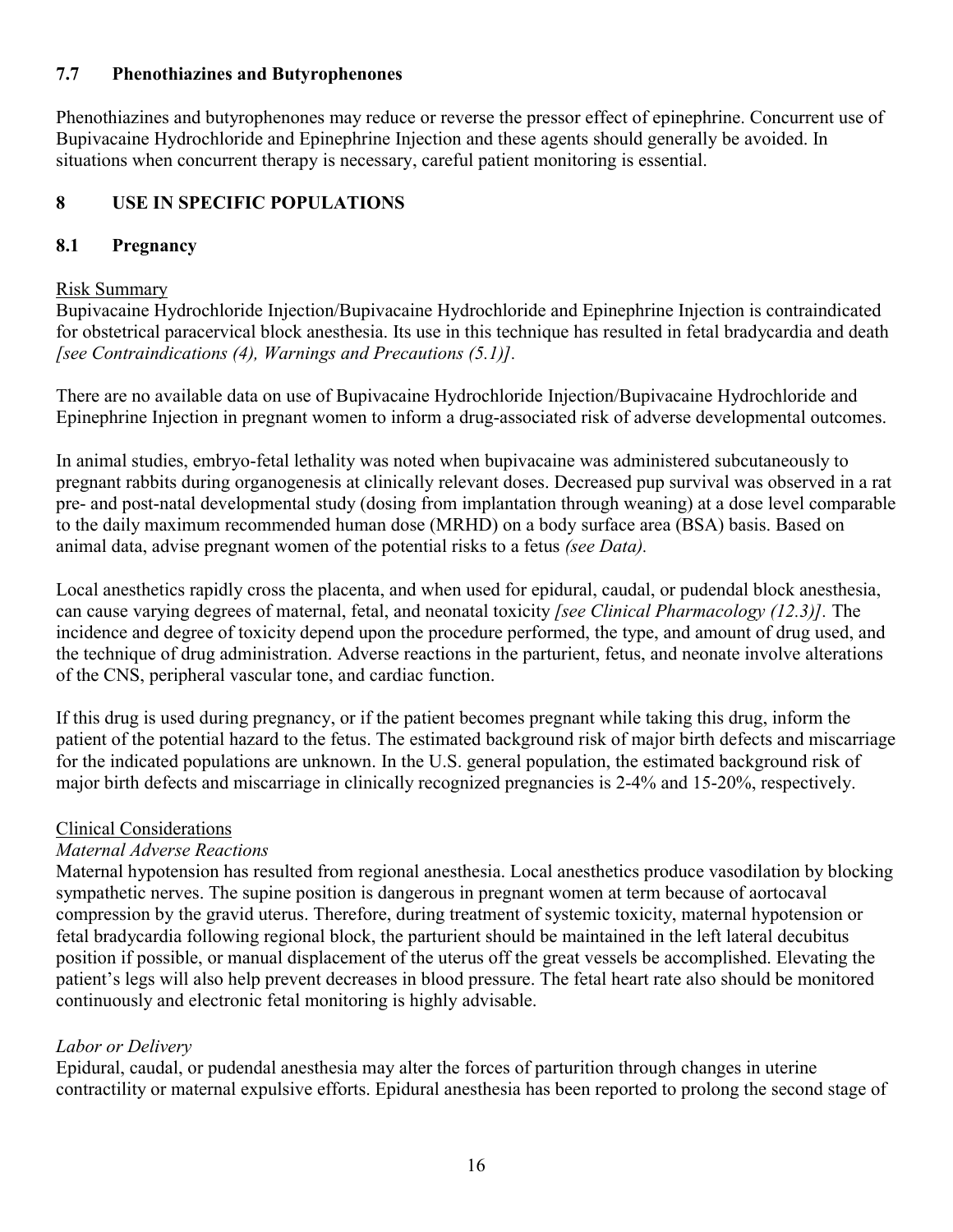labor by removing the parturient's reflex urge to bear down or by interfering with motor function. The use of obstetrical anesthesia may increase the need for forceps assistance.

The use of some local anesthetic drug products during labor and delivery may be followed by diminished muscle strength and tone for the first day or two of life. This has not been reported with bupivacaine.

It is extremely important to avoid aortocaval compression by the gravid uterus during administration of regional block to parturients. To do this, the patient must be maintained in the left lateral decubitus position or a blanket roll or sandbag may be placed beneath the right hip and gravid uterus displaced to the left.

#### Data

#### *Animal Data*

Bupivacaine hydrochloride produced developmental toxicity when administered subcutaneously to pregnant rats and rabbits at clinically relevant doses.

Bupivacaine hydrochloride was administered subcutaneously to rats at doses of 4.4, 13.3, & 40 mg/kg and to rabbits at doses of 1.3, 5.8, & 22.2 mg/kg during the period of organogenesis (implantation to closure of the hard palate). The high doses are comparable to the daily MRHD of 400 mg/day on a mg/m<sup>2</sup> BSA basis. No embryo-fetal effects were observed in rats at the high dose which caused increased maternal lethality. An increase in embryo-fetal deaths was observed in rabbits at the high dose in the absence of maternal toxicity with the fetal No Observed Adverse Effect Level representing approximately 0.3 times the MRHD on a BSA basis.

In a rat pre-and post-natal developmental study (dosing from implantation through weaning) conducted at subcutaneous doses of 4.4, 13.3, & 40 mg/kg, decreased pup survival was observed at the high dose. The high dose is comparable to the daily MRHD of 400 mg/day on a BSA basis.

### **8.2 Lactation**

#### Risk Summary

Lactation studies have not been conducted with bupivacaine. Bupivacaine has been reported to be excreted in human milk suggesting that the nursing infant could be theoretically exposed to a dose of the drug. Bupivacaine Hydrochloride Injection/Bupivacaine Hydrochloride and Epinephrine Injection should be administered to lactating women only if clearly indicated. Studies assessing the effects of Bupivacaine Hydrochloride Injection/Bupivacaine Hydrochloride and Epinephrine Injection in breastfed children have not been performed. Studies to assess the effect of Bupivacaine Hydrochloride Injection/Bupivacaine Hydrochloride and Epinephrine Injection on milk production or excretion have not been performed. The developmental and health benefits of breastfeeding should be considered along with the mother's clinical need for bupivacaine and any potential adverse effects on the breastfed child from bupivacaine or from the underlying maternal condition.

### **8.4 Pediatric Use**

Bupivacaine Hydrochloride Injection/Bupivacaine Hydrochloride and Epinephrine Injection is approved for use in adults. Administration of Bupivacaine Hydrochloride Injection/Bupivacaine Hydrochloride and Epinephrine Injection in pediatric patients younger than 12 years is not recommended.

Continuous infusions of bupivacaine in pediatric patients have been reported to result in high systemic levels of bupivacaine and seizures; high plasma levels may also be associated with cardiovascular abnormalities.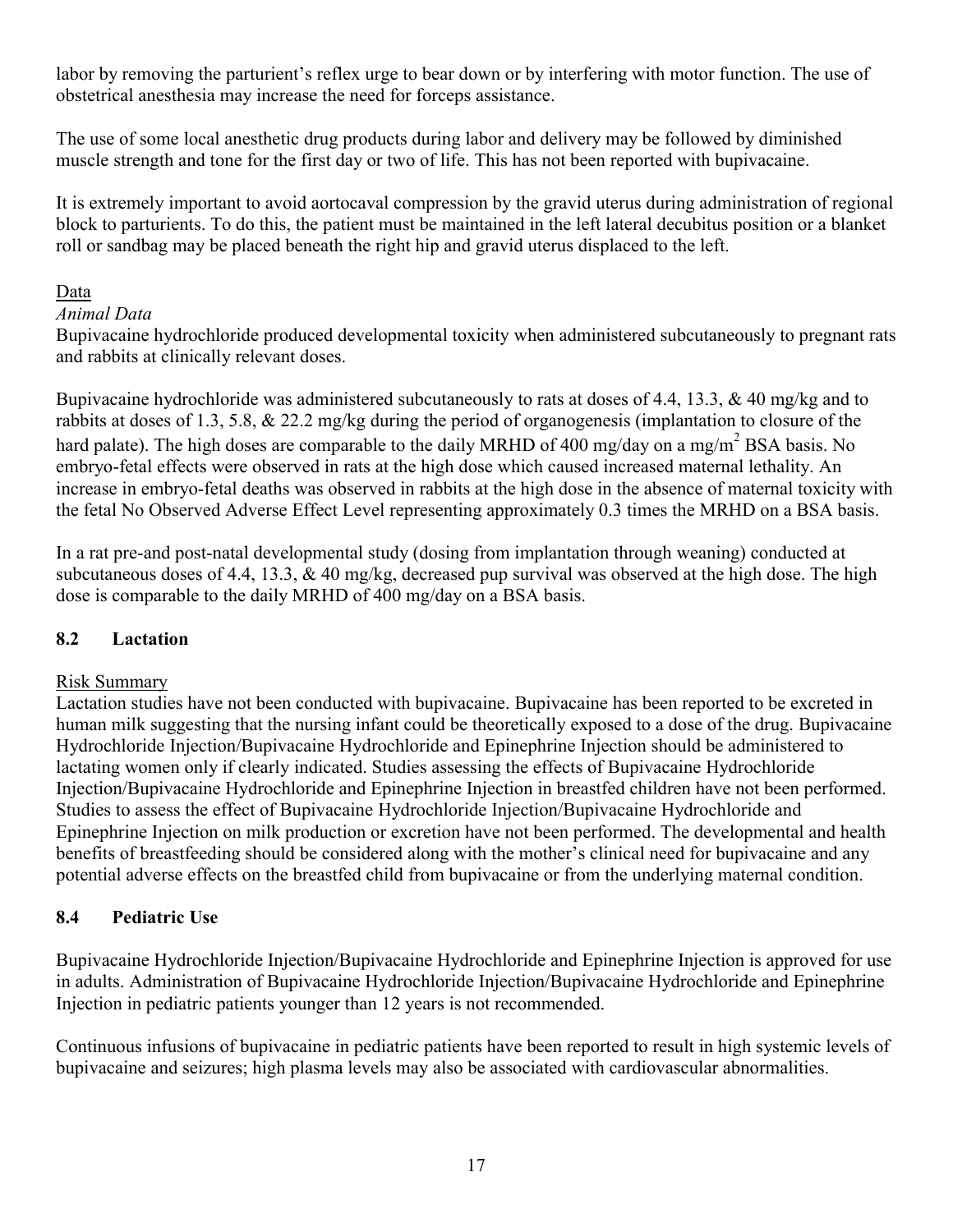## **8.5 Geriatric Use**

Patients 65 years and over, particularly those with hypertension, may be at increased risk for developing hypotension while undergoing anesthesia with Bupivacaine Hydrochloride Injection/Bupivacaine Hydrochloride and Epinephrine Injection.

In clinical studies of bupivacaine, elderly patients reached the maximal spread of analgesia and maximal motor blockade more rapidly than younger adult patients.

Differences in various pharmacokinetic parameters have been observed between elderly and younger adult patients *[see Clinical Pharmacology (12.3)].*

This product is known to be substantially excreted by the kidney, and the risk of adverse reactions to this drug may be greater in patients with impaired renal function. Because elderly patients are more likely to have decreased renal function, care should be taken in dose selection, and it may be useful to monitor renal function. Elderly patients may require lower doses of Bupivacaine Hydrochloride Injection/Bupivacaine Hydrochloride and Epinephrine Injection.

### **8.6 Hepatic Impairment**

Amide-type local anesthetics, such as bupivacaine, are metabolized by the liver. Patients with severe hepatic impairment, because of their inability to metabolize local anesthetics normally, are at a greater risk of developing toxic plasma concentrations, and potentially local anesthetic systemic toxicity. Therefore, consider reduced dosing and increased monitoring for local anesthetic systemic toxicity in patients with moderate to severe hepatic impairment treated with Bupivacaine Hydrochloride Injection/Bupivacaine Hydrochloride and Epinephrine Injection, especially with repeat doses *[see Warnings and Precautions (5.10)]*.

### **8.7 Renal Impairment**

Bupivacaine is known to be substantially excreted by the kidney, and the risk of adverse reactions to this drug may be greater in patients with renal impairment. This should be considered when selecting the Bupivacaine Hydrochloride Injection/Bupivacaine Hydrochloride and Epinephrine Injection dosage *[see Use in Specific Populations (8.5)]*.

## **10 OVERDOSAGE**

### Clinical Presentation

Acute emergencies from use of Bupivacaine Hydrochloride Injection/Bupivacaine Hydrochloride and Epinephrine Injection are generally related to high plasma levels encountered during therapeutic use or to unintended intrathecal injection *[see Warnings and Precautions (5.2, 5.9), Adverse Reactions (6)].*

If not treated immediately, convulsions with simultaneous hypoxia, hypercarbia, and acidosis plus myocardial depression from the direct effects of bupivacaine may result in cardiac arrhythmias, bradycardia, asystole, ventricular fibrillation, or cardiac arrest. Respiratory abnormalities, including apnea, may occur. Hypoventilation or apnea due to unintentional intrathecal injection of Bupivacaine Hydrochloride Injection/Bupivacaine Hydrochloride and Epinephrine Injection may produce these same signs and also lead to cardiac arrest if ventilatory support is not instituted. If cardiac arrest should occur, successful outcome may require prolonged resuscitative efforts.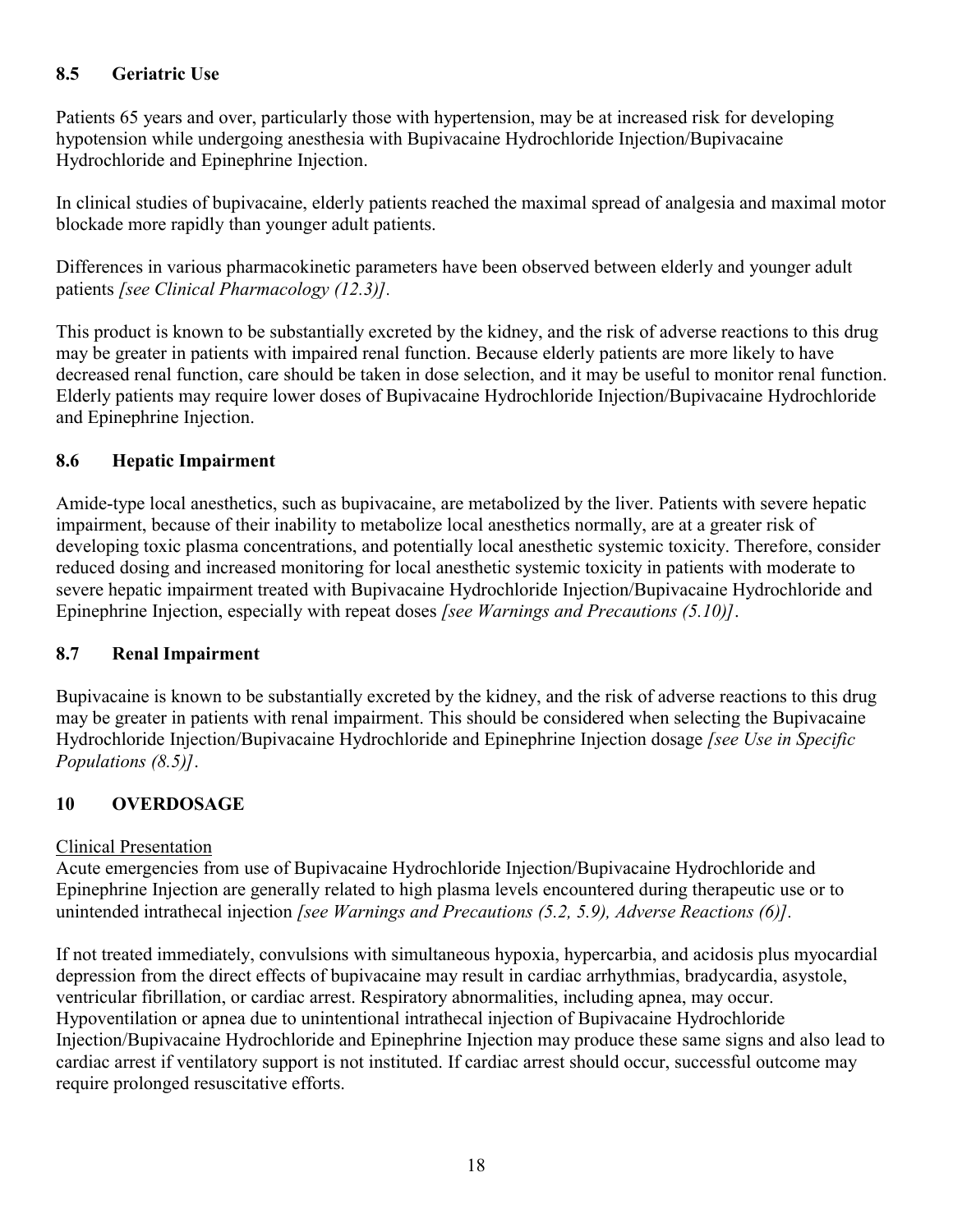### Management

The first step in the management of systemic toxic reactions, as well as hypoventilation or apnea due to unintentional intrathecal injection of Bupivacaine Hydrochloride Injection/Bupivacaine Hydrochloride and Epinephrine Injection, consists of immediate attention to the establishment and maintenance of a patent airway and effective assisted or controlled ventilation with 100% oxygen with a delivery system capable of permitting immediate positive airway pressure by mask. Endotracheal intubation, using drugs and techniques familiar to the clinician, may be indicated after initial administration of oxygen by mask if difficulty is encountered in the maintenance of a patent airway, or if prolonged ventilatory support (assisted or controlled) is indicated.

If necessary, use drugs to manage the convulsions. A bolus intravenous dose of a benzodiazepine will counteract CNS stimulation related to Bupivacaine Hydrochloride Injection. Immediately after the institution of ventilatory measures, evaluate the adequacy of the circulation. Supportive treatment of circulatory depression may require Advance Cardiac Life Support measures.

## **11 DESCRIPTION**

Bupivacaine Hydrochloride Injection/Bupivacaine Hydrochloride and Epinephrine Injection contains bupivacaine hydrochloride, an amide local anesthetic, as the active pharmaceutical ingredient. The route of administration for Bupivacaine Hydrochloride Injection (without epinephrine) is by injection, for infiltration, perineural, caudal, epidural, or retrobulbar use. The route of administration for Bupivacaine Hydrochloride and Epinephrine Injection is by injection, for infiltration, perineural, caudal, or epidural use. Multiple-dose vials contain methylparaben *[see Warnings and Precautions (5.4)]*.

Bupivacaine hydrochloride is 2-piperidinecarboxamide, 1-butyl-*N*-(2,6-dimethylphenyl)-, monohydrochloride, monohydrate. It is a white crystalline powder that is freely soluble in 95 percent ethanol, soluble in water, and slightly soluble in chloroform or acetone. It has the following structural formula:



Bupivacaine hydrochloride with 1:200,000 epinephrine, contains bupivacaine hydrochloride and epinephrine (an alpha and beta-adrenergic agonist) as active pharmaceutical ingredients. This product is for injection via local infiltration, peripheral nerve block, and caudal and lumbar epidural blocks. Multiple-dose vials contain methylparaben and they should not be used for caudal and lumbar epidural blocks.

Epinephrine is (-)-3,4-Dihydroxy-α-[(methylamino)methyl] benzyl alcohol. Epinephrine is a vasoconstrictor. It has the following structural formula:



Bupivacaine Hydrochloride Injection, USP is a clear and colorless sterile isotonic solution. Each mL of single-dose vial contains 2.5 mg, 5 mg, or 7.5 mg of bupivacaine hydrochloride (equivalent to 2.22 mg,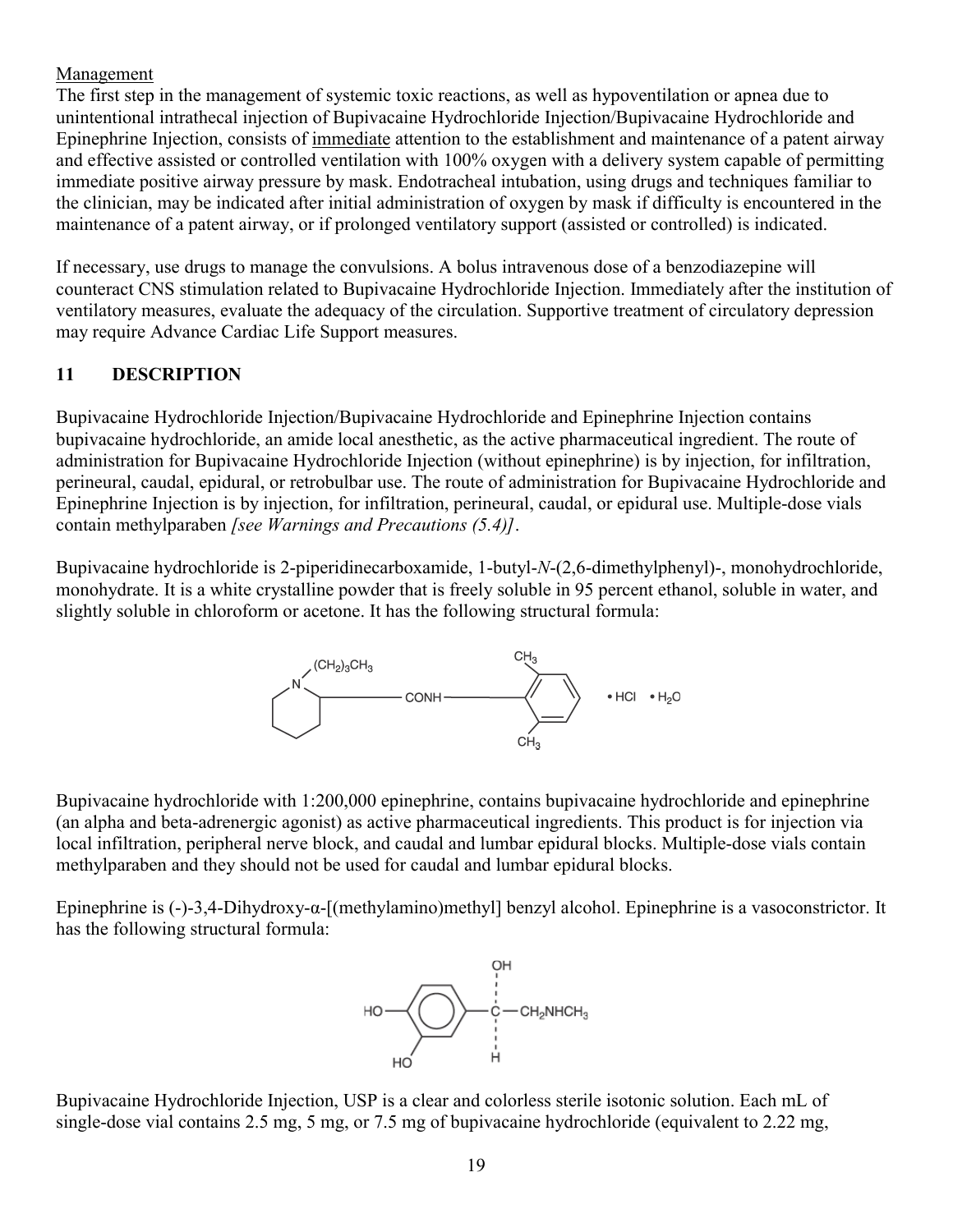4.44 mg, or 6.66 mg of bupivacaine, respectively), sodium chloride for isotonicity, sodium hydroxide or hydrochloric acid to adjust the pH between 4 and 6.5, in water for injection.

For the multiple-dose vials, each mL also contains 1 mg methylparaben as preservative.

Bupivacaine Hydrochloride and Epinephrine Injection, USP is a clear and colorless sterile isotonic solution. Each mL contains 2.5 mg or 5 mg bupivacaine hydrochloride (equivalent to 2.22 mg or 4.44 mg of bupivacaine, respectively), and 0.005 mg of epinephrine, with sodium chloride for isotonicity, 0.1 mg sodium metabisulfite as antioxidant, and 0.1 mg edetate calcium disodium anhydrous as stabilizer. The pH of these solutions is adjusted to between 3.3 and 5.5 with sodium hydroxide or hydrochloric acid.

For the multiple-dose vials, each mL also contains 1 mg methylparaben as preservative.

The specific gravity of Bupivacaine Hydrochloride and Epinephrine Injection [0.5% (5 mg/mL) of bupivacaine] at 25 ºC is 1.007.

## **12 CLINICAL PHARMACOLOGY**

## **12.1 Mechanism of Action**

Bupivacaine blocks the generation and the conduction of nerve impulses, presumably by increasing the threshold for electrical excitation in the nerve, by slowing the propagation of the nerve impulse, and by reducing the rate of rise of the action potential. In general, the progression of anesthesia is related to the diameter, myelination, and conduction velocity of affected nerve fibers. Clinically, the order of loss of nerve function is as follows: (1) pain, (2) temperature, (3) touch, (4) proprioception, and (5) skeletal muscle tone.

Epinephrine is a vasoconstrictor added to bupivacaine to slow absorption into the general circulation and thus prolong maintenance of an active tissue concentration.

## **12.2 Pharmacodynamics**

Systemic absorption of bupivacaine produces effects on the cardiovascular system and CNS. At blood concentrations achieved with normal therapeutic doses, changes in cardiac conduction, excitability, refractoriness, contractility, and peripheral vascular resistance are minimal. However, toxic blood concentrations depress cardiac conduction and excitability, which may lead to atrioventricular block, ventricular arrhythmias, and cardiac arrest, sometimes resulting in fatalities. In addition, myocardial contractility is depressed and peripheral vasodilation occurs, leading to decreased cardiac output and arterial blood pressure. These cardiovascular changes are more likely to occur after unintended intravascular injection of bupivacaine *[see Warnings and Precautions (5.9)]*.

Following systemic absorption, bupivacaine can produce CNS stimulation, CNS depression, or both. Apparent central stimulation is manifested as restlessness, tremors, and shivering, progressing to convulsions, followed by CNS depression and coma progressing ultimately to respiratory arrest. However, bupivacaine has a primary depressant effect on the medulla and on higher centers. The depressed stage may occur without a prior excited state.

The duration of local anesthesia after administration of Bupivacaine Hydrochloride Injection is longer than that observed after administration of other commonly used short-acting local anesthetics. There appears to be period of analgesia that persists after the resolution of the block and return of sensation.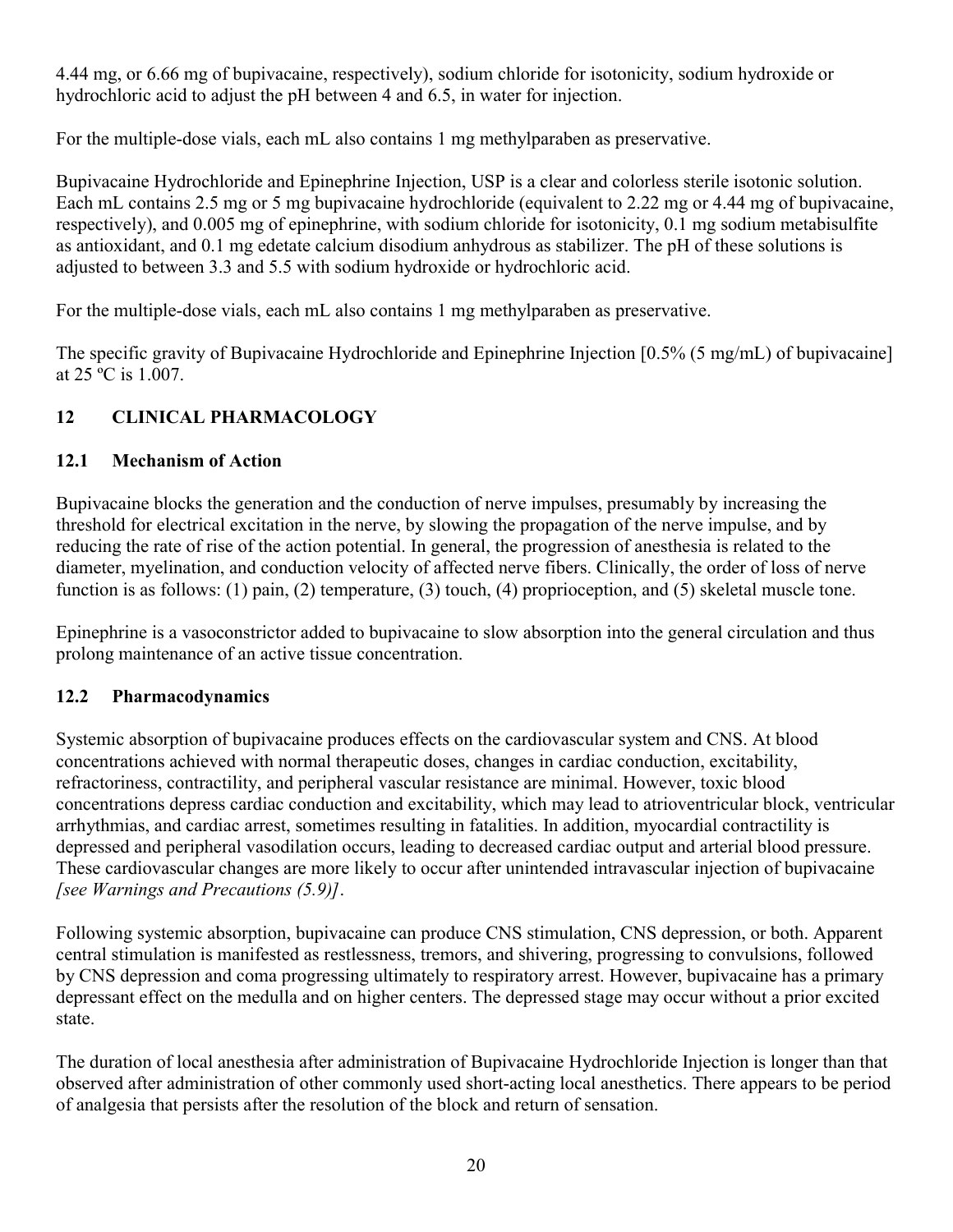The onset of action following dental injections is usually 2 to 10 minutes and may last up to 7 hours. The duration of anesthetic effect is prolonged by the addition of epinephrine 1:200,000.

## **12.3 Pharmacokinetics**

Systemic plasma levels of bupivacaine following administration of Bupivacaine Hydrochloride Injection do not correlate with local efficacy.

#### **Absorption**

The rate of systemic absorption of bupivacaine is dependent upon the total dose and concentration of drug administered, the route of administration, the vascularity of the administration site, and the presence or absence of epinephrine in the anesthetic solution. A dilute concentration of epinephrine (1:200,000) usually reduces the rate of absorption and peak plasma concentration of bupivacaine, permitting the use of moderately larger total doses and sometimes prolonging the duration of action *[see Dosage and Administration (2)]*.

After injection of Bupivacaine Hydrochloride Injection for caudal, epidural, or peripheral nerve block, peak levels of bupivacaine in the blood are reached in 30 to 45 minutes, followed by a decline to insignificant levels during the next three to six hours.

### **Distribution**

Bupivacaine appears to cross the placenta by passive diffusion. The rate and degree of diffusion is governed by (1) the degree of plasma protein binding, (2) the degree of ionization, and (3) the degree of lipid solubility. Fetal/maternal ratios of bupivacaine appear to be inversely related to the degree of plasma protein binding, because only the free, unbound drug is available for placental transfer. Bupivacaine with a high protein binding capacity (95%) has a low fetal/maternal ratio (0.2 to 0.4). The extent of placental transfer is also determined by the degree of ionization and lipid solubility of the drug. Lipid soluble, nonionized drugs readily enter the fetal blood from the maternal circulation.

Depending upon the route of administration, bupivacaine is distributed to some extent to all body tissues, with high concentrations found in highly perfused organs such as the liver, lungs, heart, and brain.

Pharmacokinetic studies on the plasma profile of bupivacaine after direct intravenous injection (Bupivacaine Hydrochloride Injection is not approved for intravenous use) suggest a three-compartment open model. The first compartment is represented by the rapid intravascular distribution of the drug. The second compartment represents the equilibration of the drug throughout the highly perfused organs such as the brain, myocardium, lungs, kidneys, and liver. The third compartment represents an equilibration of the drug with poorly perfused tissues, such as muscle and fat.

### Elimination

The half-life of bupivacaine in adults is 2.7 hours.

### *Metabolism*

Amide-type local anesthetics such as bupivacaine are metabolized primarily in the liver via conjugation with glucuronic acid. Pipecoloxylidine is the major metabolite of bupivacaine. The elimination of drug from tissue distribution depends largely upon the availability of binding sites in the circulation to carry it to the liver where it is metabolized.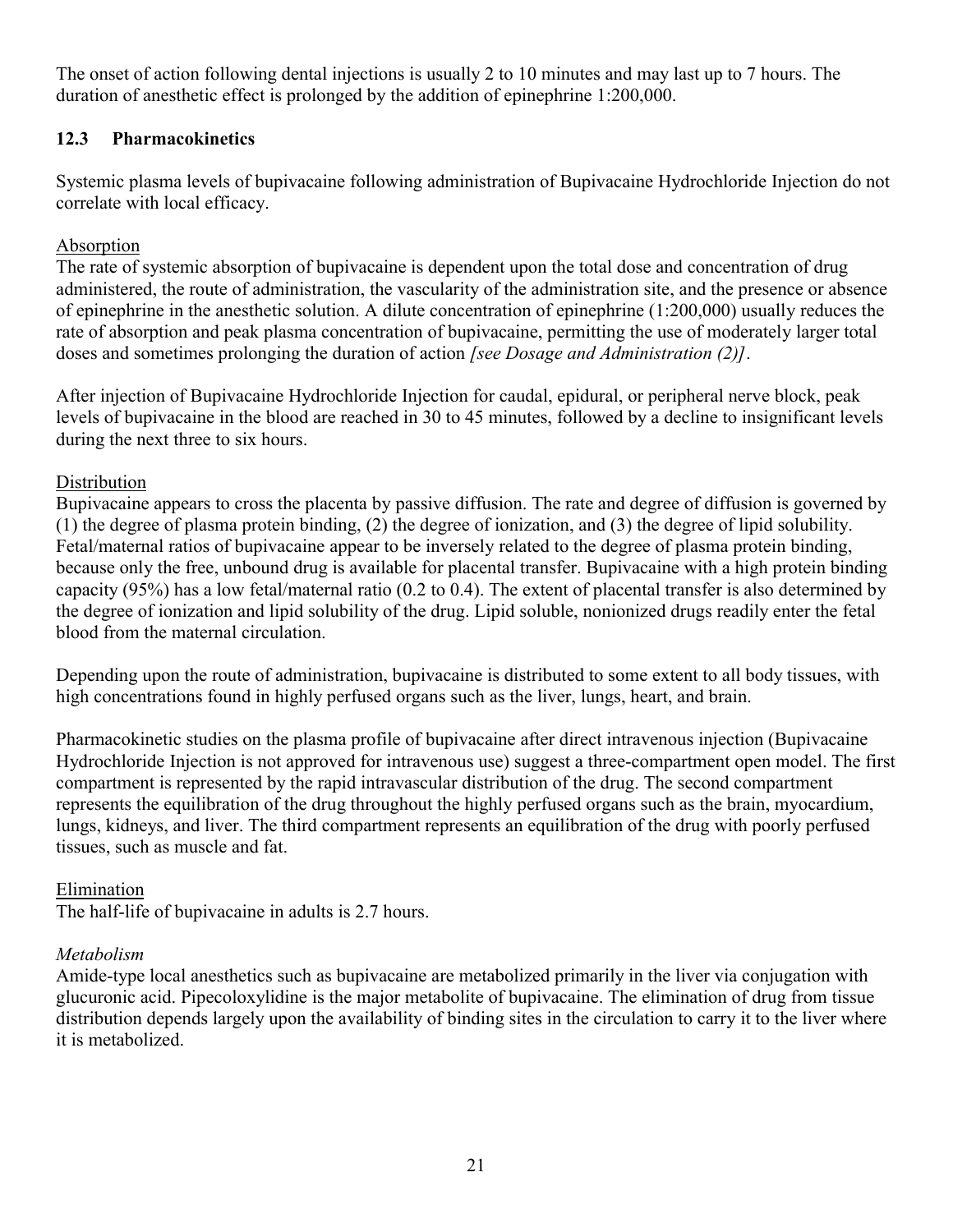## *Excretion*

The kidney is the main excretory organ for most local anesthetics and their metabolites. Urinary excretion is affected by urinary perfusion and factors affecting urinary pH. Only 6% of bupivacaine is excreted unchanged in the urine.

## Specific Populations

### *Geriatric Patients*

Elderly patients exhibited higher peak plasma concentrations than younger patients following administration of Bupivacaine Hydrochloride Injection. The total plasma clearance was decreased in these patients *[see Use in Specific Populations (8.5)]*.

### *Patients with Hepatic Impairment*

Various pharmacokinetic parameters of the local anesthetics can be significantly altered by the presence of hepatic disease. Patients with hepatic disease, especially those with severe hepatic disease, may be more susceptible to the potential toxicities of the amide-type local anesthetics *[see Use in Specific Populations (8.6)]*.

### *Patients with Renal Impairment*

Various pharmacokinetic parameters of the local anesthetics can be significantly altered by the presence of renal disease, factors affecting urinary pH, and renal blood flow *[see Use in Specific Populations (8.5, 8.7)]*.

## **13 NONCLINICAL TOXICOLOGY**

## **13.1 Carcinogenesis, Mutagenesis, Impairment of Fertility**

#### **Carcinogenesis**

Long-term studies in animals to evaluate the carcinogenic potential of bupivacaine hydrochloride have not been conducted.

### Mutagenesis

The mutagenic potential of bupivacaine hydrochloride has not been determined.

### Impairment of Fertility

The effect of bupivacaine on fertility has not been determined.

## **16 HOW SUPPLIED/STORAGE AND HANDLING**

Store at 20 °C to 25 °C (68 °F to 77 °F); excursions permitted between 15 °C to 30 °C (59 °F to 86 °F). [See USP Controlled Room Temperature.]

*Bupivacaine Hydrochloride Injection, USP* ─ Solutions of bupivacaine hydrochloride that do not contain epinephrine may be autoclaved. Autoclave at 15-pound pressure, 121 °C (250 °F) for 15 minutes. This product is clear and colorless. Do not use the solution if it is discolored or if it contains a precipitate.

| <b>Unit of Sale</b>                  | <b>Concentration</b>          |
|--------------------------------------|-------------------------------|
| NDC 0409-1159-01                     | 0.25%                         |
| Tray of 25 single-dose teartop vials | $25 \text{ mg}/10 \text{ mL}$ |
|                                      | $(2.5 \text{ mg/mL})$         |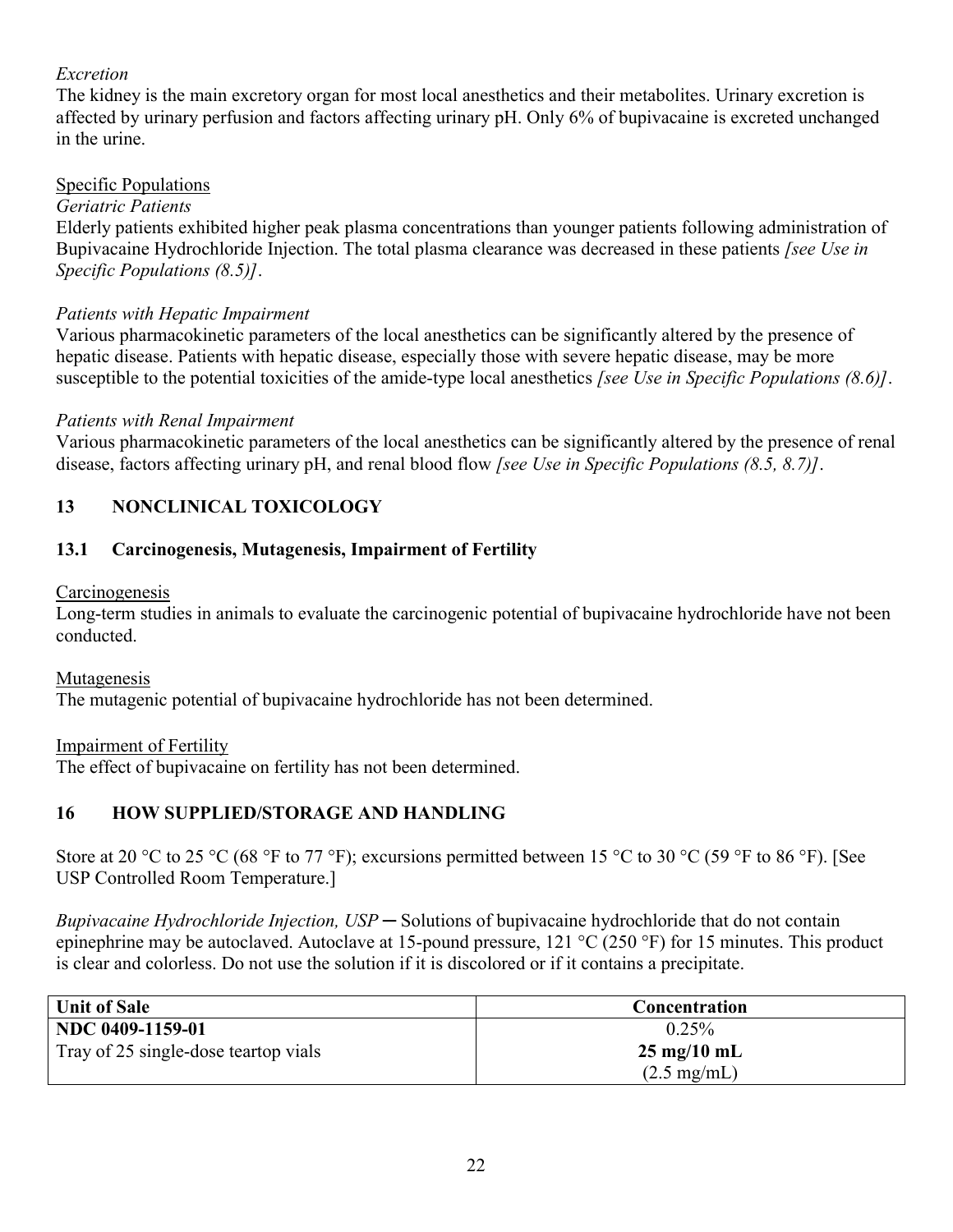| <b>Unit of Sale</b>                    | Concentration                  |
|----------------------------------------|--------------------------------|
| NDC 0409-1159-02                       | 0.25%                          |
| Tray of 25 single-dose teartop vials   | 75 mg/30 mL                    |
|                                        | $(2.5 \text{ mg/mL})$          |
| NDC 0409-1160-01                       | 0.25%                          |
| Tray of 25 multiple-dose fliptop vials | $125 \text{ mg}/50 \text{ mL}$ |
|                                        | $(2.5 \text{ mg/mL})$          |
| NDC 0409-1163-01                       | $0.5\%$                        |
| Tray of 25 multiple-dose fliptop vials | $250$ mg/50 mL                 |
|                                        | $(5 \text{ mg/mL})$            |
| NDC 0409-1162-01                       | $0.5\%$                        |
| Tray of 25 single-dose teartop vials   | $50 \text{ mg}/10 \text{ mL}$  |
|                                        | $(5 \text{ mg/mL})$            |
| NDC 0409-1162-02                       | $0.5\%$                        |
| Tray of 25 single-dose teartop vials   | 150 mg/30 mL                   |
|                                        | $(5 \text{ mg/mL})$            |
| NDC 0409-1165-01                       | 0.75%                          |
| Tray of 25 single-dose teartop vials   | 75 mg/10 mL                    |
|                                        | $(7.5 \text{ mg/mL})$          |
| NDC 0409-1165-02                       | 0.75%                          |
| Tray of 25 single-dose teartop vials   | $225 \text{ mg}/30 \text{ mL}$ |
|                                        | $(7.5 \text{ mg/mL})$          |

For single-dose vials: Discard unused portion.

*Bupivacaine Hydrochloride and Epinephrine Injection, USP* ─ Do not autoclave solutions of bupivacaine hydrochloride that contain epinephrine and protect from light. This product is clear and colorless. Do not use the solution if it is discolored or if it contains a precipitate.

| <b>Unit of Sale</b>                                 | Concentration                  |
|-----------------------------------------------------|--------------------------------|
| NDC 0409-9042-01                                    | $0.25\%$                       |
| Carton of 10 single-dose teartop vials              | $25 \text{ mg}/10 \text{ mL}$  |
|                                                     | $(2.5 \text{ mg/mL})$          |
| NDC 0409-9042-17                                    | 0.25%                          |
| Tray of 25 single-dose teartop vials                | 75 mg/30 mL                    |
|                                                     | $(2.5 \text{ mg/mL})$          |
| NDC 0409-9043-01                                    | $0.25\%$                       |
| Case of 25 cartons                                  | $125$ mg/ $50$ mL              |
| (Each carton includes 1 multiple-dose fliptop vial) | $(2.5 \text{ mg/mL})$          |
| NDC 0409-9045-01                                    | $0.5\%$                        |
| Carton of 10 single-dose teartop vials              | $50$ mg/10 mL                  |
|                                                     | $(5 \text{ mg/mL})$            |
| NDC 0409-9045-17                                    | $0.5\%$                        |
| Tray of 25 single-dose teartop vials                | 150 mg/30 mL                   |
|                                                     | $(5 \text{ mg/mL})$            |
| NDC 0409-9046-01                                    | $0.5\%$                        |
| Case of 25 cartons                                  | $250 \text{ mg}/50 \text{ mL}$ |
| (Each carton includes 1 multiple-dose fliptop vial) | $(5 \text{ mg/mL})$            |